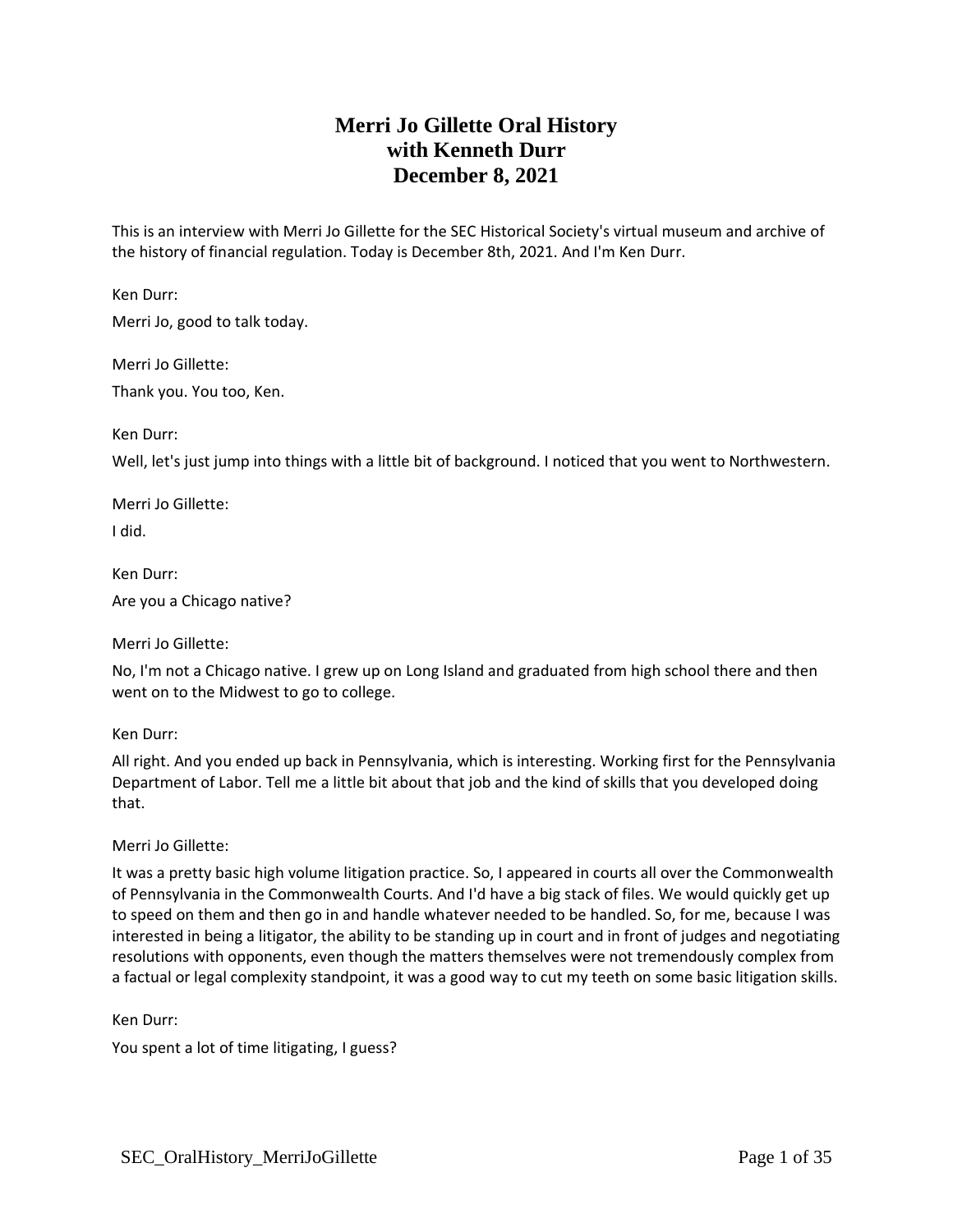Well, yeah. In that role that was almost exclusively what I did other than writing briefs, other things that are part of the litigation process. And I went to law school with the desire to be a litigator. That was my whole draw to go to law school.

Ken Durr: Okay. At Dickinson, right?

Merri Jo Gillette:

Yes, at Dickinson.

Ken Durr:

Okay. Did you ever think about securities law at any point in here?

## Merri Jo Gillette:

I did not. This is actually probably at least an interesting if not important part of my story. I had no background in finance, I had no background in accounting. I knew very little about the capital markets. Did not have any kind of financial background undergrad. I didn't even take securities regulation in law school.

## Merri Jo Gillette:

I was hyper focused on trying to become a very good litigator and the subject matter was not of great importance to me, at least as I started out. But I had a professor in law school who had been a securities lawyer in New York City before going into academia who started to sort of quietly nudge me towards that idea in law school and continued to do so even after I left. And he was ultimately successful.

Ken Durr:

So, what took you down to Washington?

## Merri Jo Gillette:

So, my initial position out of law school... I graduated from law school in 1982 and I took a position as a law clerk for the Office of Administrative Law Judges at the Department of Labor. Again, that was a first entree into seeing the other side of litigation, which is from the fact finders side and being clerk to a law judge. And then from there went on to do the litigation position at the Pennsylvania Department of Labor.

Merri Jo Gillette:

But it was just that the job was in Washington.

Ken Durr:

So, you went from the Department of Labor to the Pennsylvania Department. What got you down to the SEC?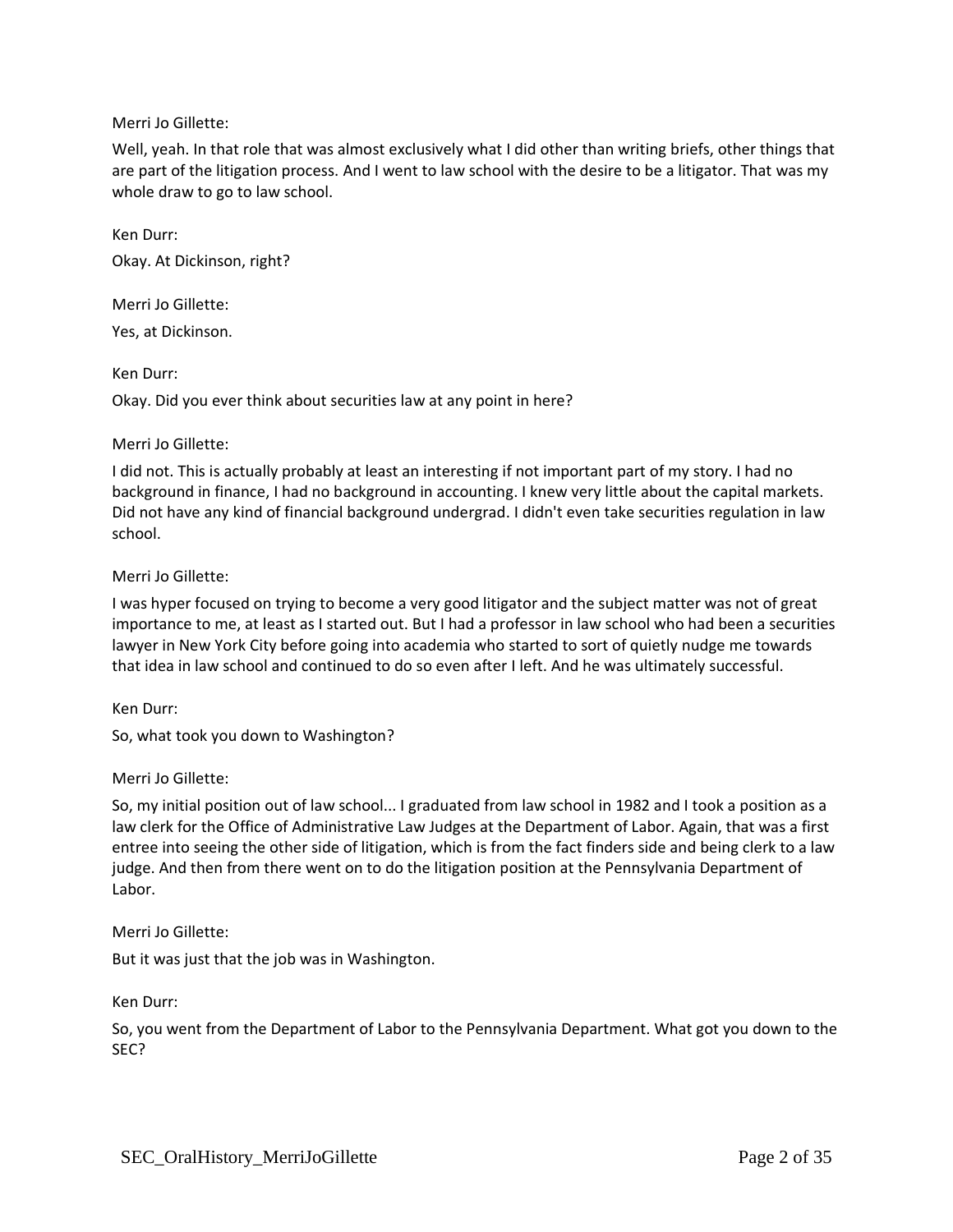So, four years out of law school my husband and I decided that we were going to be relocating really so that he could pursue a professional opportunity for him. And that was going to take us into, generally, the Philadelphia metropolitan community. So, I began to focus in the anticipation of that move on possibilities in the Philadelphia area.

### Merri Jo Gillette:

And it just so happened that the SEC at that same time, 1986, had made the decision to close its Washington regional office, which is separate from what we think of as the home office now in Washington. It covered the Mid-Atlantic states and was resident over in Northern Virginia and they moved that office for the Mid-Atlantic states to Philadelphia. So, they were looking to hire people in the Philadelphia office because most of the people who had been in the Northern Virginia office opted to migrate into the Washington DC home office of the SEC.

### Merri Jo Gillette:

And this same professor who saw a newspaper article about it literally snipped it out, scrawled across the top, "You should apply," and stuck it in an envelope with no other correspondence and sent it to me. And I applied, as much to appease him because this was not his first attempt to try to suggest I should move in that direction, as for any other reason. And that was the beginning of how I ended up ultimately at the SEC.

### Ken Durr:

So, you got the job not anticipating that you would even get a call back or anything like that?

Merri Jo Gillette:

Correct.

## Ken Durr:

Tell me about the interview. Did you go to Philadelphia? Did you go to Washington?

### Merri Jo Gillette:

No, I went to Philadelphia. It was a position for an enforcement attorney position in the Philadelphia office. As I said, it covered the five states in the Mid-Atlantic region and the District of Columbia was their jurisdiction.

### Merri Jo Gillette:

And I really didn't know much about enforcement. I was very, very unschooled and unsophisticated about what the SEC was, what they did, what the career options were. When I thought of securities law I primarily thought about transactional work, which I was not highly interested in pursuing. But because it was an enforcement position through both preparing for the interview and then as I learned more and more about the work and the position I became intrigued. Because, first of all, one component of the enforcement work is litigation and before you get to the point of public litigation all of the skills that you need to develop investigations really play very nicely off of strong litigation skills. So, I began to become intrigued with the option. And then it became an option when they made an offer to me.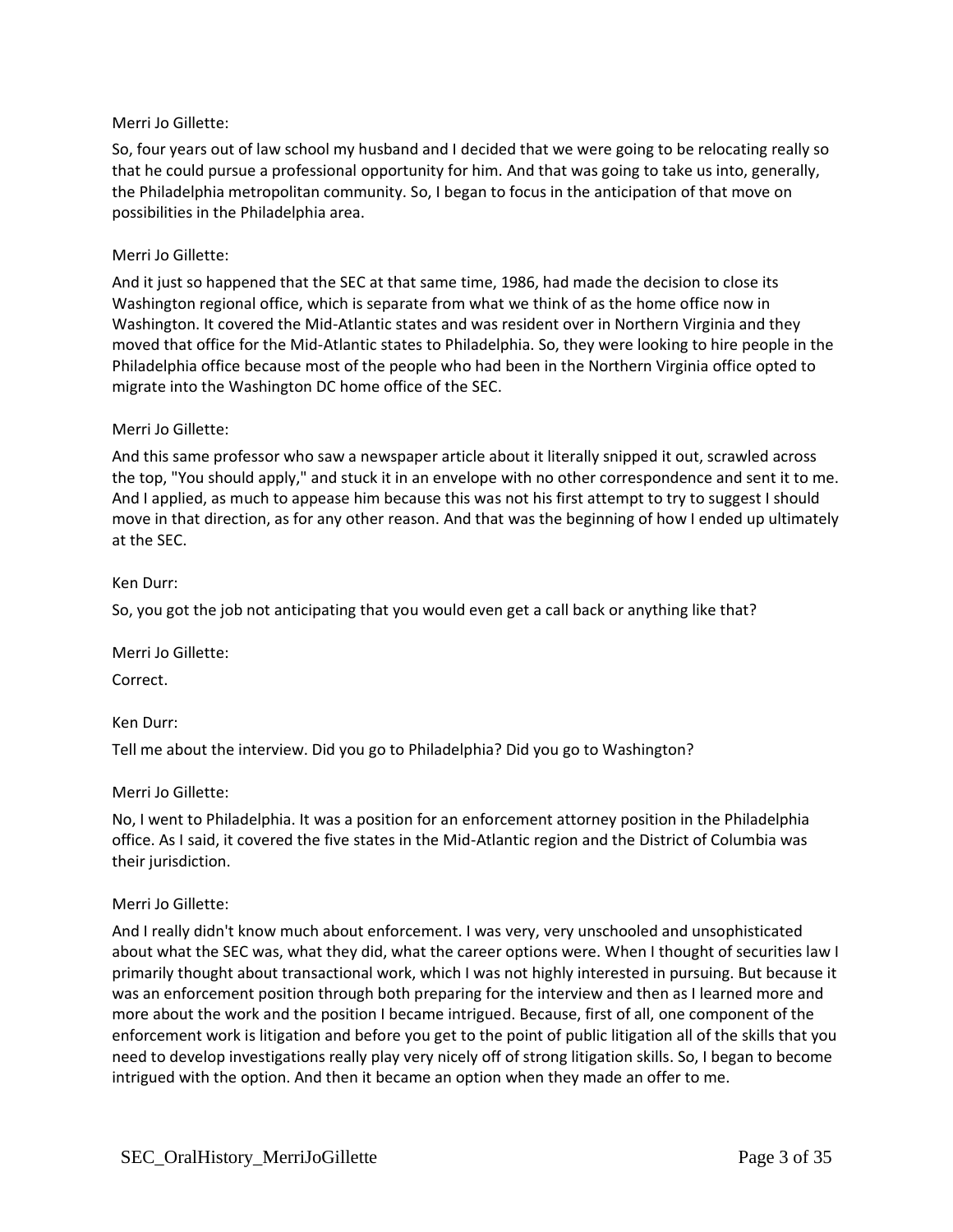### Ken Durr:

Okay. Who was running things? Was Cliff Kennedy running the office at that point?

## Merri Jo Gillette:

Yes, Cliff Kennedy was the head of the office. He spent about half of his time in Washington and the other half of the time in Philadelphia. His family was still down in the Washington area at that time. And because the region... So, as you probably know, the regional offices had three programs resident in them at that time, the enforcement program for the region, the examination program for the region and usually a small issues filing office as well. But the two primary were enforcement and examination.

## Merri Jo Gillette:

And the region covered from Southern New Jersey, west to Ohio, and then down through Maryland, Delaware, the District of Columbia, Virginia and West Virginia. And if you think about that region geographically, from an examination standpoint, there was a pretty big geographic gap between Philadelphia and, for example, firms that would need to be examined in Southern Virginia.

### Merri Jo Gillette:

And as a result of that there was a small contingent of examiners who technically were part of the Philadelphia regional office but who actually lived in the basement of the then-SEC office in Washington DC. And they would cover most of the Southern part of the region from an examination perspective. But the enforcement program all sat in the Philadelphia office and part of the exam program for the Northern part of the district.

### Ken Durr:

Okay. So, you came into the enforcement side of the program, right?

Merri Jo Gillette:

I did, yes.

### Ken Durr:

Tell me about your work just starting out as a staff attorney and also a little bit about the office itself. Thumbnail description maybe.

## Merri Jo Gillette:

Okay. So, the office itself was a relatively small office starting out. It was probably, in terms of numbers, about two thirds examiners initially and one third or maybe even a little less than a third of enforcement attorneys. So, there was a regional trial counsel, there was an assistant director, a couple branch chiefs, this is on the enforcement side, and eight enforcement attorneys only, initially when I started.

### Merri Jo Gillette:

Now, that same office is well over 100 people so it's grown over time. And all of us who were hired in as staff attorneys in enforcement were new to the work and new to that office. And that was just, again, it was a consequence of the shift in the geography and the experienced enforcement attorneys who were not supervisors had all opted to migrate into the home office.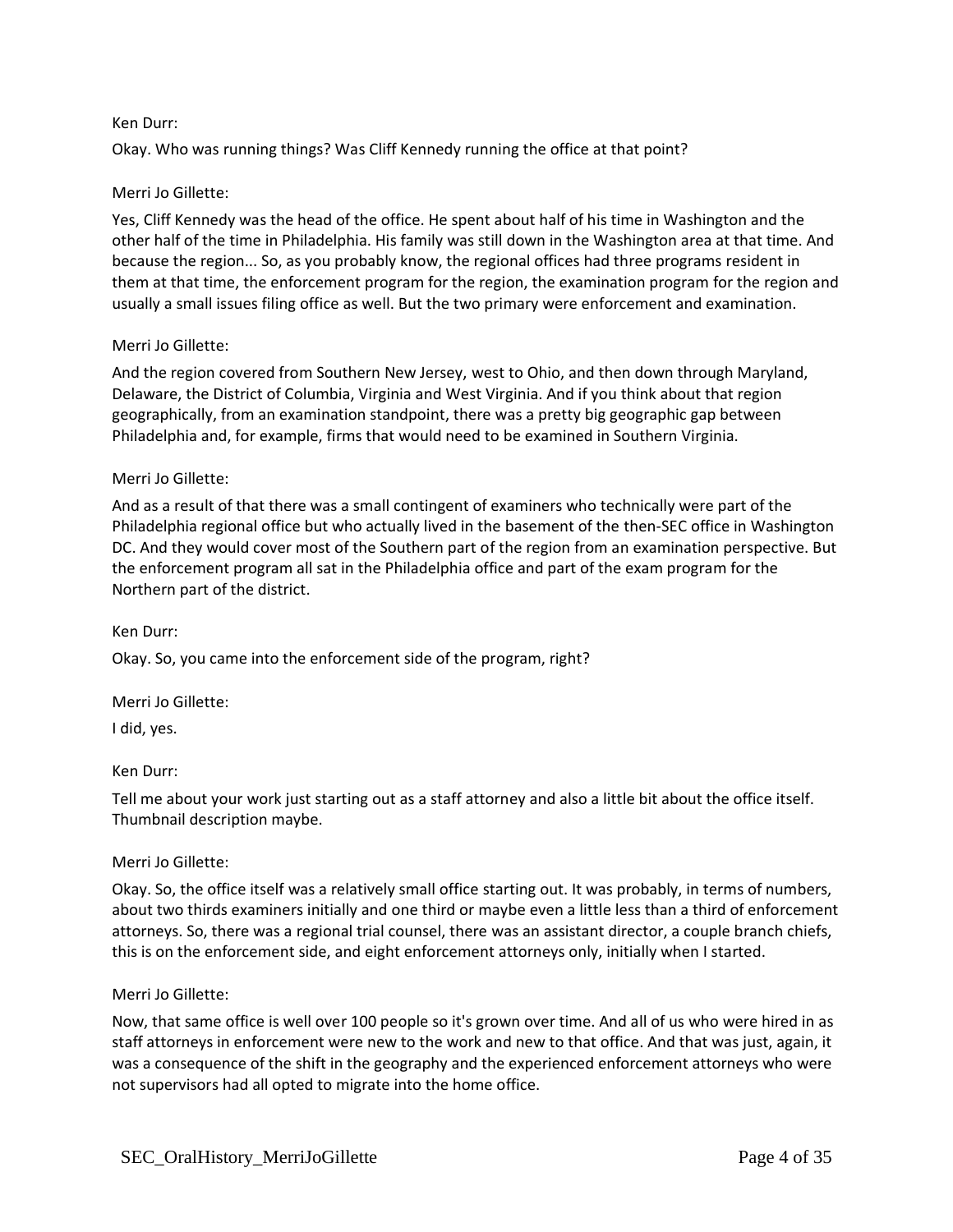It was a very collegial office, actually, and particularly in that small enforcement group because we were all learning together as we went and we had two choices. We could be collaborative and work together and hopefully all achieve some degree of achievement together. Or we could stab each other in the back. And fortunately it was a collegial group. I don't know what else to describe as far as the office.

### Merri Jo Gillette:

But the work was varied. I had a number of cases early on in my career that were cases alleging some kind of disclosure or reporting failures by publicly traded companies. So, in some instances it was straight out financial fraud. In others it was things like how the future of the company was characterized, for example, in MD&A discussions, et cetera. And I worked closely with some of the enforcement accountants on those cases to develop the record and the GAAS and GAAP.

### Merri Jo Gillette:

I also had a wide range of what I would call regulated industry type cases. So, broker dealer cases, some against mostly smaller, independent investment advisor firms, a fair dose of insider trading cases, market manipulation type cases and exchange cases. So, those last three, the insider trading, the market manipulation and the exchange cases really go to things that had to do with either market structure or misconduct in the market that would go to maintaining fair and equitable markets.

### Ken Durr:

Is that, where you were, the balance of cases and the number of investment companies, that kind of thing, in the Philadelphia area?

## Merri Jo Gillette:

Not in the early days. That did become something that would drive the case flow mix in various geographic regions as time went on. But at the time I joined Philadelphia they had a pretty varied case load in terms of subject matter and types of cases. And the philosophy, in that office at that time, was that the best way to train up new staff attorneys in enforcement was to give them a wide mix of cases so that they could become familiar with the range of issues, the range of statutes that the SEC is responsible for enforcing and it was seen as part of their development. It was not the only view but that was the culture and the approach in the Philadelphia office at that time.

### Merri Jo Gillette:

And frankly, I think I benefited from that in terms of accelerating the range of things that I learned about so that I could begin to see connections and how to connect dots in market activity across what could have been viewed as standalone, almost tunnel areas of issues. Also, it grew. And this was true, really, I think for most, if not all, of the regional offices, in large part, also out of the examination program. Because back in those days when the regional examiners would go and examine a firm and find what they thought might be an enforcement case and make an enforcement referral, almost without exception, they would refer it to the enforcement staff in their own region, not into the home office to be redistributed or reassigned. And Philadelphia had a very active and experienced exam staff so that also generated a number of very interesting opportunities to purse from an enforcement perspective.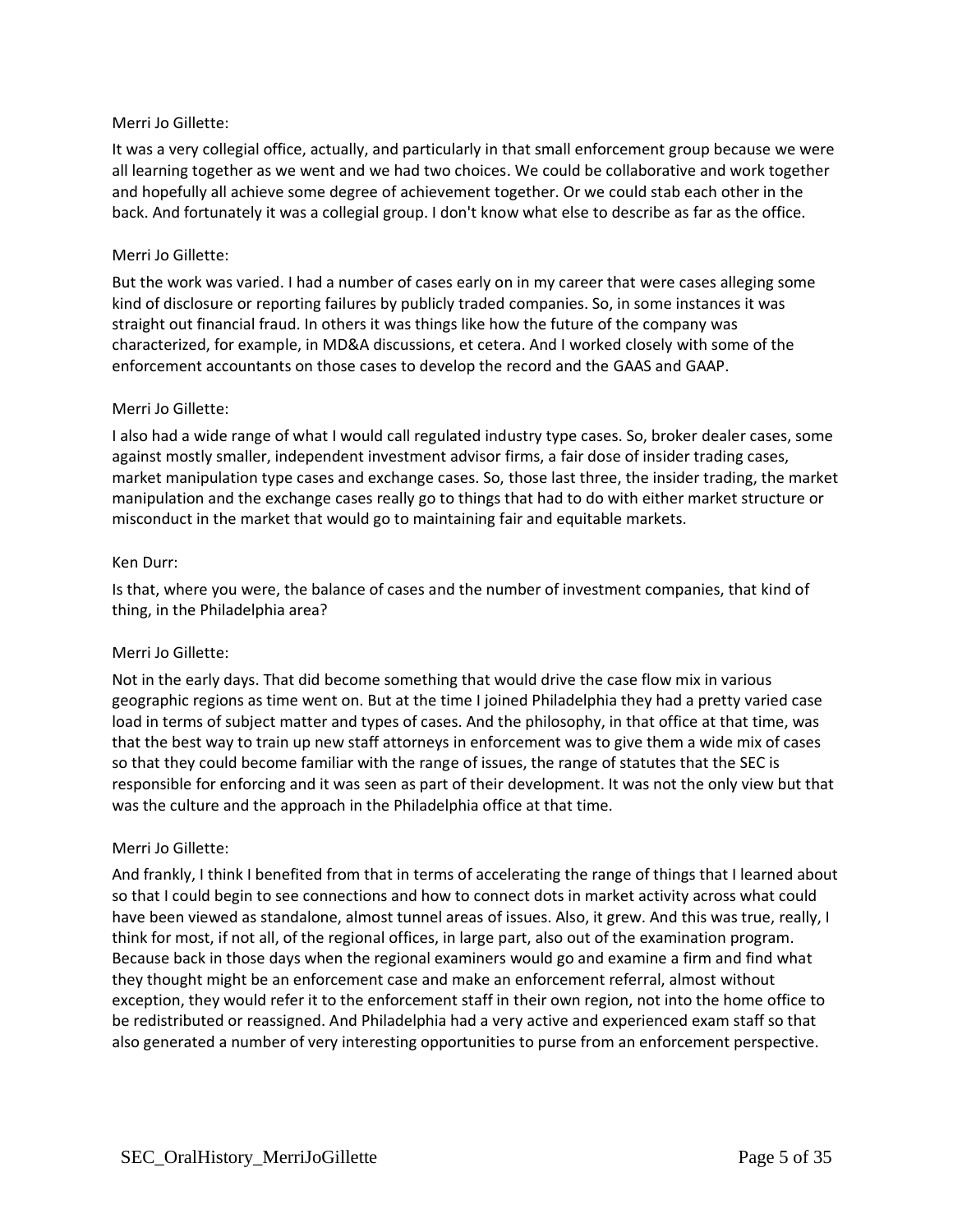### Ken Durr:

And it sounds like it was a fairly large exam staff compared to some of the other regions.

## Merri Jo Gillette:

It was. It was large in terms of its ratio to the enforcement staff. That was partially because of where it was located and the region that it had. But also partially because the enforcement staff was just being germinated in Philadelphia and hadn't grown into the level that ultimately it would grow into. But there were other regions that had large examination programs. Obviously New York did, Chicago did, LA did. It's hard to think back to all those years ago and separate that from what I know about where they are today. But there were other offices that had smaller exam staffs but also many that had substantial exam staffs.

### Ken Durr:

Okay. How about headquarters? Did you get any training? Did they ship you down to talk to people at headquarters?

### Merri Jo Gillette:

Not very much officially back in those days. And I say officially because one of the things about being a staff attorney in the Philadelphia office was its geographic proximity to Washington DC, which meant that just from a very practical standpoint, to be able to access potential training or exposure to programs that might've been going on in the home office, not necessarily being taken around to the regions, from Philadelphia it was a matter of hopping on an Acela train and you could be down in Washington in an hour and 30 minutes, which could make it a day trip. And it was very reasonable from a resource standpoint in terms of the office supporting that kind of travel.

### Merri Jo Gillette:

We also had the benefit of having Cliff Kennedy as the head of the office at the time and he having come up in the Washington regional office, which was an even shorter train ride, over to the home office in Washington, he had experienced and really strongly believed in the value of exposing young enforcement staff and other staff to some of those opportunities. So, he encouraged us to identify opportunities, take advantage, when our cases were ready to go before the Commission to actually go down in person and sit with the commissioners and experience that. And I certainly was a beneficiary of that.

### Merri Jo Gillette:

When I say not very formally, as time went on, there began to be formal training that was developed and was also... They would bring in enforcement staff from the regions as well to participate in it once a year. But there was nothing like that that actually existed in that way at that time.

### Ken Durr:

Okay. You talked about some of the cases and you talked about this on the job training. Do you remember what some of those earlier cases were that were particularly challenging or that you thought were particularly interesting?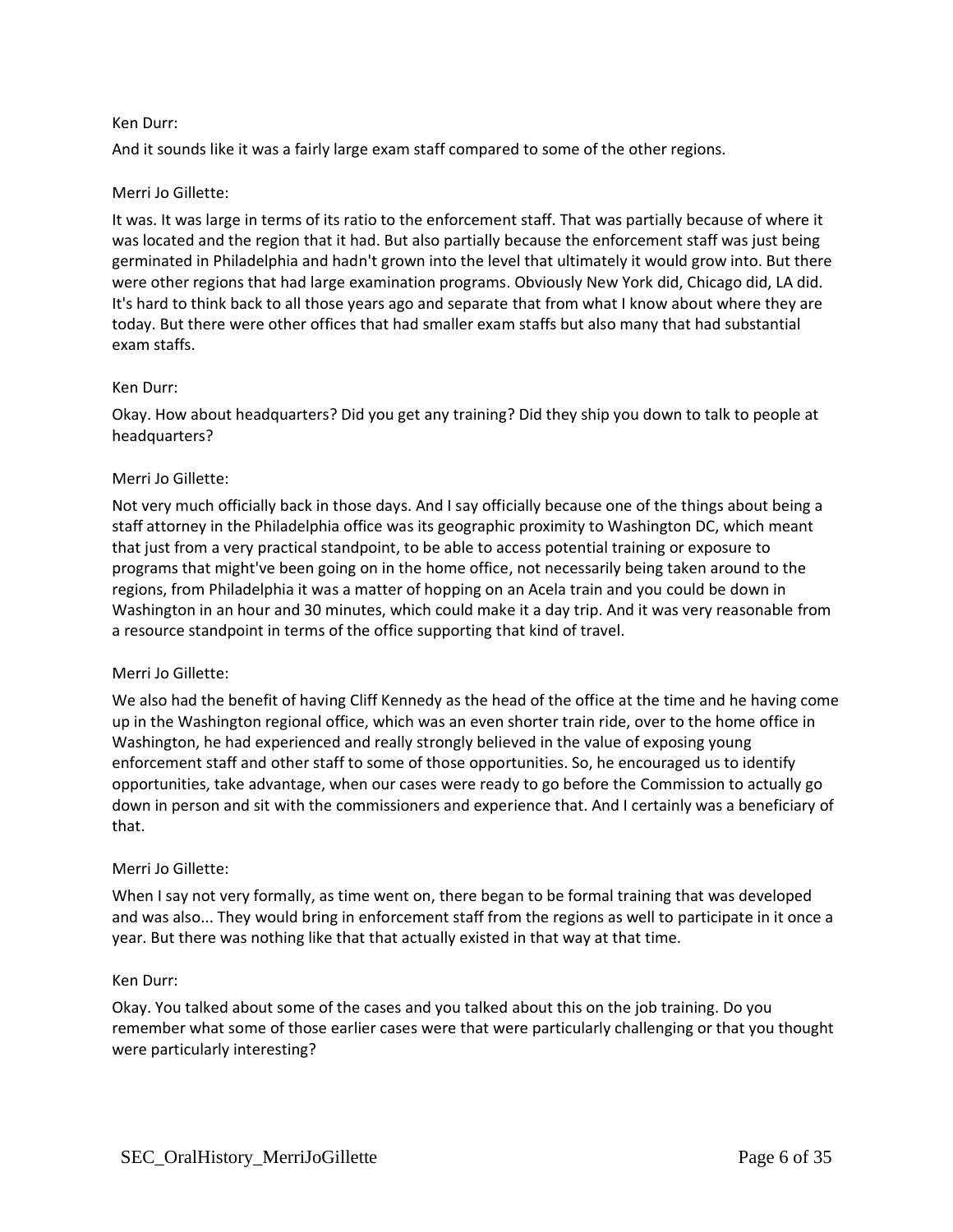So, I'm going to say really the first really large case that I had assigned to me… Although I had multiple cases. You carried more than one case at a time. So, I had other cases in my case load. But it stands out to me because it was a case that had been fully investigated by an experienced enforcement attorney in the Washington regional office but had never actually... When the investigation was completed the analysis and the write up of a recommendation to the Commission to bring the action had not occurred. And that attorney then went on to move over into the Washington home office. So, for some reason the boxes of evidence got shipped to Philadelphia and it was assigned to me.

## Merri Jo Gillette:

And it was interesting but probably more memorably challenging for me personally because in order to be able to be confident that you had the evidence to recommend the violations it turned on accounting treatment of a number of different individual, not uniform and repeatable journal entries that had the results of either increasing revenue or inappropriately diminishing expenses so that eventually you got to the bottom line and it looked like the company was doing a lot more than it was. And with no background at all in accounting or how to read a balance sheet or income statement... I was very intimidated.

## Merri Jo Gillette:

I had some really, really great and experienced CPAs who were assigned to work with me on that case. And what that did for me besides, first of all striking the fear of God in me about what in the world I had gotten myself into, is that as time went on I began to gain a pretty high degree of confidence that I could do this work and I could make these cases and I could learn the stuff. And that, the credit for that goes all to the accountants. So, I'm going to call one out in particular, Paul Bogeman, who was a supervisor and had been doing this work out of the Washington regional office as an accountant for many years.

## Merri Jo Gillette:

But also some of the other managers and supervisors who really invested in me and at the same time that some of them were telling me, literally, that I would never be successful in enforcement because women weren't tough enough to make it in enforcement, there were others that were really investing and then affirming me and really encouraging me that I was on the right track and to keep at it. I might not be the smartest person in the world and actually maybe this is more a reflection of me not being that smart, I don't know. But one of the things that's true about me is that I can be very tenacious and hardworking and I was just determined that failure was not going to be an option for me under the circumstances.

## Merri Jo Gillette:

So, that case, which is not a case that I now would say had the most complex securities law issues in it but what I had to learn in order to develop the record and then gain confidence because what we were going to be doing, if the Commission accepted my recommendation, as with all enforcement case, has tremendous potential impact on the lives of individuals and frequently on the future of businesses and their shareholders. So, I would start out with that.

## Merri Jo Gillette:

Another case that I got thrown into just by being in the right place at the right time, which I always remember to this day, was a case against a pretty small regional broker dealer called Lloyd Securities.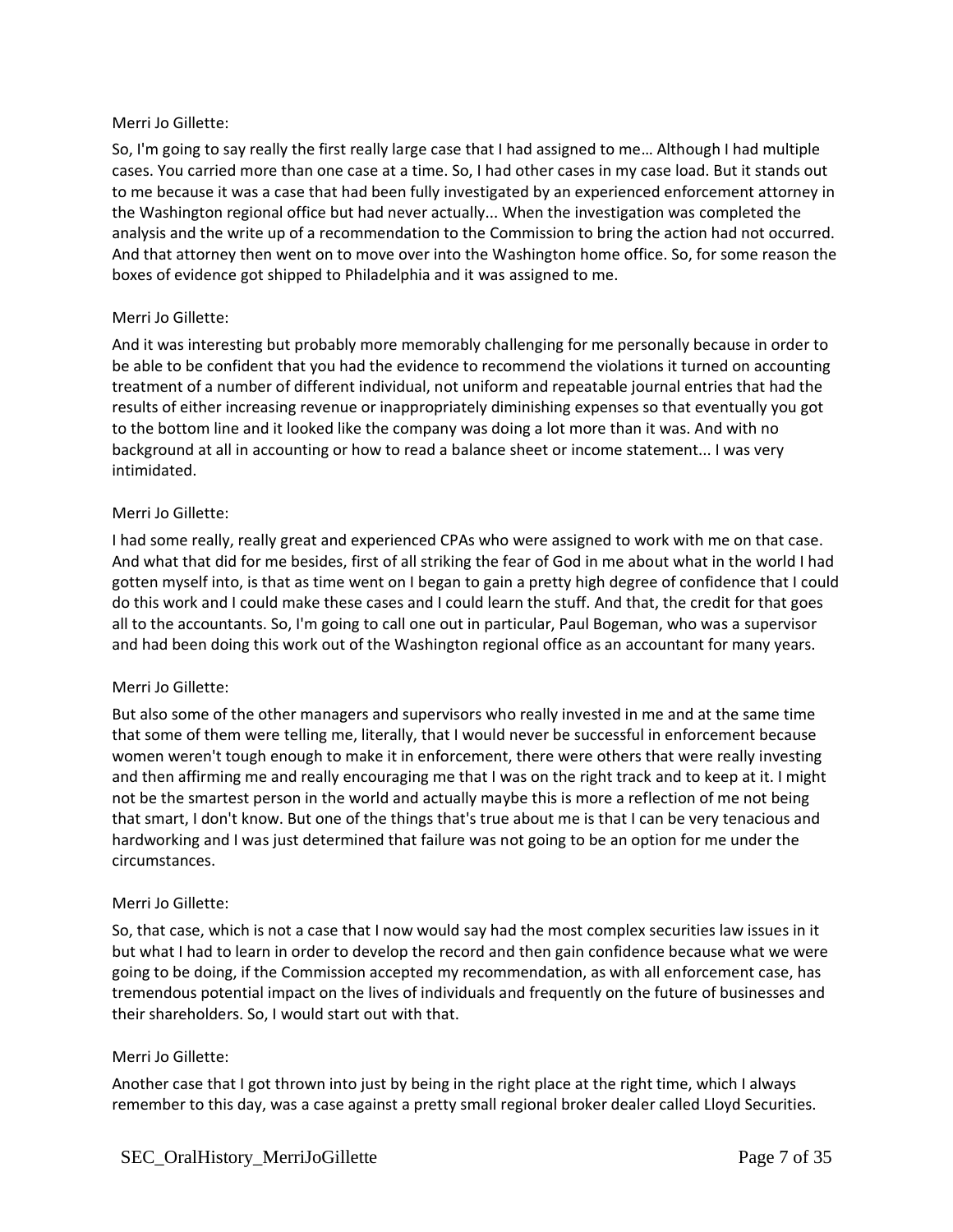And I won't bore you with the details but there was a massive fraud going on there, being perpetrated primarily by the principal owner of the firm as well as his accountant whom we also later sued. And there was also a criminal case that flowed from that.

## Merri Jo Gillette:

But the way that that case came to me is that we had some examiners doing just a routine examine of this broker dealer and FINRA, it was the NASD then, also had examiners in there at the same time reviewing their net capital. And they realized something was really amiss with the net capital account and the net capital contributions. Now, at that time I don't even know if I could've told you what a net capital account was or where the authority came from or the requirement came from under the statute. I was that new.

## Merri Jo Gillette:

But they pretty quickly realized that this might be an emergency case and that we might have to get into court to seek a temporary restraining order. And I raised my hand and said... They literally, managers were walking the halls in our office saying, "Does anybody have time for this? We got this case. You need to drop everything now." And I raised my hand and said, "I'll do it." I had no idea what I was getting in for but I liked the "you could be in court quickly" part of it.

## Merri Jo Gillette:

And for those people, well probably just about anybody who's done much with the SEC now, I am going to throw out a name that everyone will recognize. So, I here I am in Philadelphia, don't know too much about anything that has to do with the work we do. And I needed an expert witness to be able to go into court and testify about how the net capital rule works and what was going on at this broker dealer. And my supervisor says to me, "Oh, well you need to call Mike Macchiaroli." And I said, "Excuse me." This was a name that was not known to me at all at that time. "Call Mike Macchiaroli. He's in the Division of Trading and Markets," what we now call Trading and Markets.

## Merri Jo Gillette:

So, I called him up. And I'm not going to say anymore because those who don't know Mike won't fully appreciate it and those who do know Mike don't need me to say anymore except to know that here all of a sudden this very green staff attorney in Philadelphia is a voice on the phone with Mike who was just and is still this guru in this area. And I will always be grateful to him and many others. I could tell many stories like this. But for the patience that he showed me and how he taught me and how we're working under pressure and my ability to deliver was on the line as much as anything. Of course, his was a little bit too because he was going to be the expert witness testifying.

## Merri Jo Gillette:

To this day, I owe him a debt of gratitude because I was so far in over my head just on that one small aspect of the case and he just treated me as if I was going to be fine, we were going to do this and we did. We prevailed in the case and in the immediate hearing most suddenly. But it was like being thrown into not the deep end of the pool, like taken on a boat two miles off shore and dropped into the ocean and said, "Hey, see you later." Except thank goodness there were a few people there in the water that I didn't know were there, who came and held me up and we were able to move forward together.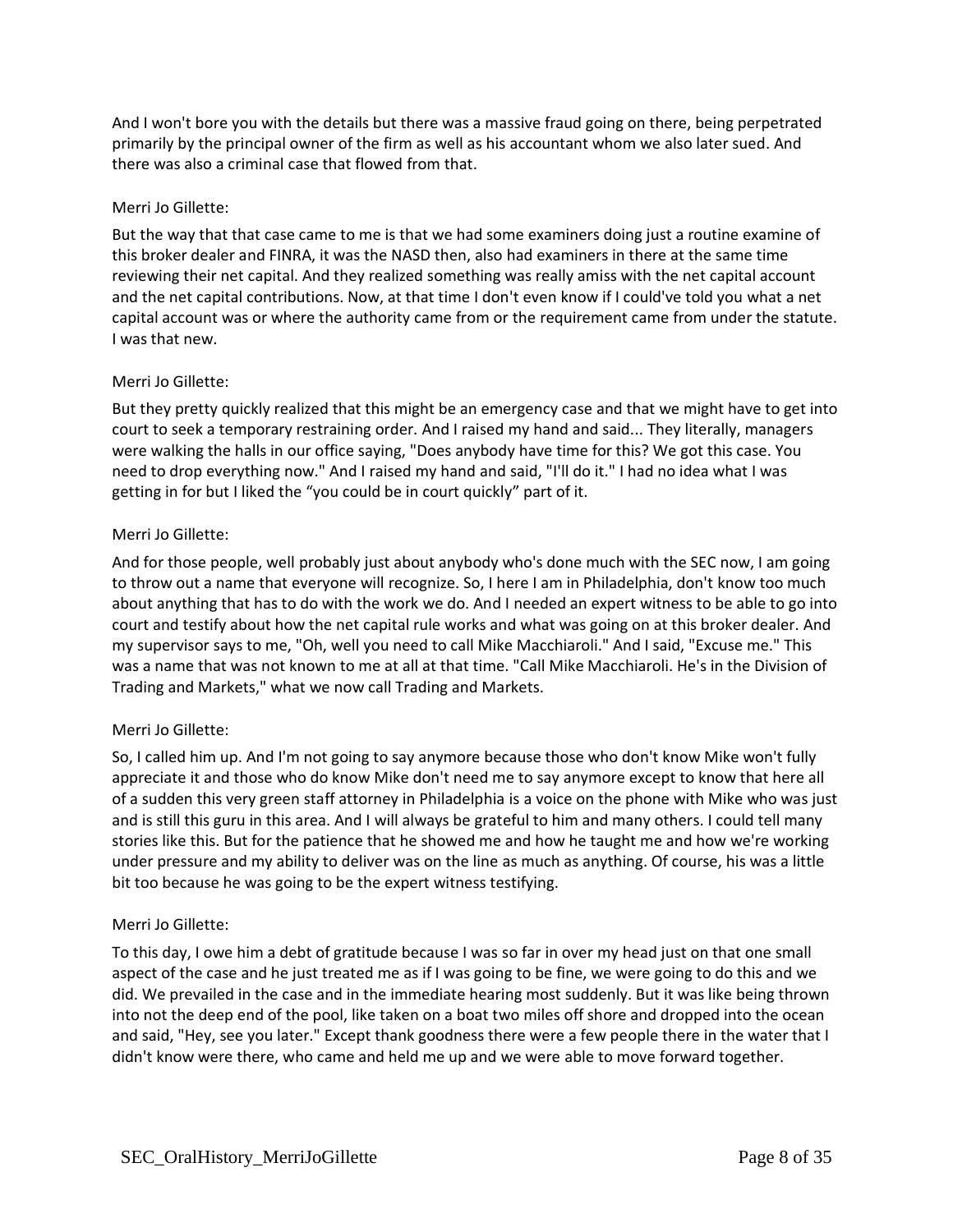And I have to say, as somebody who personally is just always hungry to learn new things and to have new experiences and to continue to grow, being thrown into this environment where it was both exciting and stimulating and I'm not just confining this to the Lloyd Securities case and Mike Macchiaroli, but the entire environment and incredibly intimidating. It was not lost on me that I might've been the dumbest person in the room or certainly the least schooled person in the room in situation after situation after situation. And yet, I had access to these great minds, people who were driven and committed to fulfilling the mission of the agency both in terms of the immediate misconduct before them as well as more broadly, pursuant to the mission of the agency in ways that I could never have imagined on the day I accepted the job.

## Merri Jo Gillette:

And I'll tell you, I started to know that I was doing okay and I couldn't tell you exactly when this was. But it was still early in my early days in Philadelphia, maybe a handful of years in. When I started to be called into rooms early on in complex cases with lots of other people much more experienced than I from the Philadelphia office and we'd be brainstorming. What do we think is going on here? How could we figure this out? Where should we investigate? What could their motive be? And I started occasionally to have the experience where I'd be sitting there thinking to myself, I think I have an idea here. But then I would look around the room and there were all of these people there that were way more experienced than I and who I'd worked with now, at that point, on some other things and I knew were very, very smart and no one else was saying it.

## Merri Jo Gillette:

And I would start to think, okay, I must be missing something. I'm not going to open my mouth because I might make myself look really stupid because clearly if that was the answer someone else besides me would've thought about it. And then having, and I'm just summarizing, then having the experience two or three days or a week later where the same group of people were back to brainstorming and someone else in the room would say, "I think I know what they're doing," and they would say the thing that I had been thinking but afraid to say. And then I started to quietly think, okay, I'm catching on to this.

## Merri Jo Gillette:

So, it was a little bit of baptism by fire and I don't mean to say that in the sense that it was traumatic because it wasn't traumatic. It was very exciting. But there was a lot happening and a lot happening for me because I didn't come into the role with some of the grounding that some others had both in terms of just getting oriented to the agency and the process and what we were doing in enforcement but also just the basic subject matter. How did the markets work? How does a market maker make a market? What is a market maker? How do you figure that out? Things that others, perhaps had had more exposure to, at least in an academic setting before arriving at the SEC.

## Ken Durr:

Right, and someone [inaudible 00:29:06] Mike Macchiaroli [inaudible 00:29:09].

## Ken Durr:

About how long was that? Did it take a couple years, a year?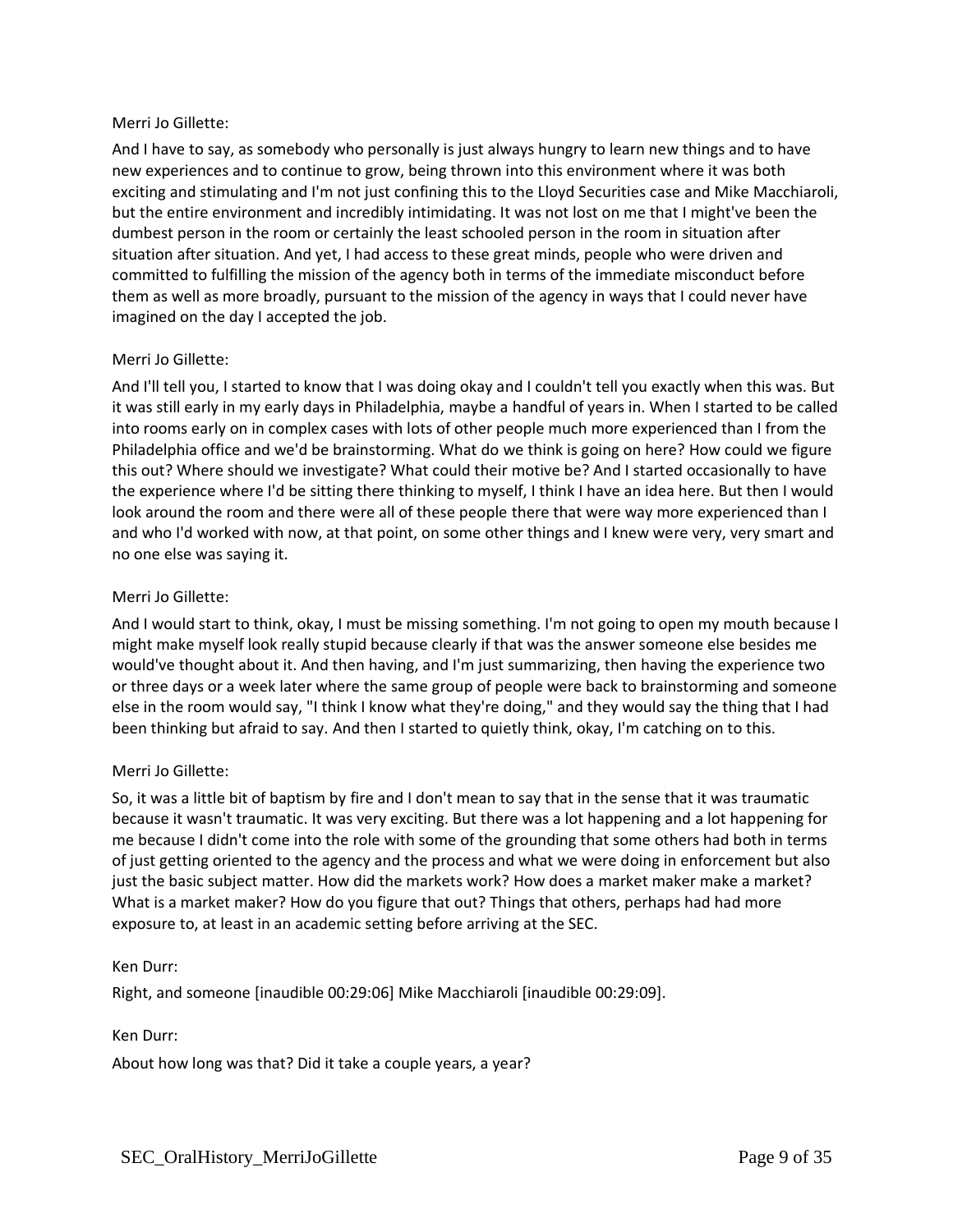Merri Jo Gillette: Oh, wow.

Ken Durr: Just ballpark.

## Merri Jo Gillette:

I would say that I was feeling pretty confident a couple of years in at the time. But from where I'm sitting right now and knowing where I was a couple years in and how much more there still was to learn, I just think it was additive over time. By a couple years in there were areas where I had become very proficient and confident and knew how to tap in to the system and how to lead others on teams. We did a lot of things in teams, which I liked a lot and still like working that way.

### Merri Jo Gillette:

But it was just a process. And later, many years later when I was an office head we would confer amongst office heads and we would talk about the pros and cons, for example, of hiring someone straight out of law school versus someone who had more experience and what kind of experience shortened the learning curve for an enforcement attorney. And there was no data on it, or not any that I saw, but there was this gut instinct among those of us that had been doing it a long time that the average amount of time that a new hire as a staff attorney in enforcement needed to become really fully integrated and able to be fully productive, it doesn't mean they weren't productive at all before that, was about three years. And obviously for some people it was less and for some people it was more unfortunately. But that was kind of the feeling and it just speaks to the range and complexity of work that can come across your desk when you're in one of those roles.

### Ken Durr:

Okay. Well, at some point you were recognized as being pretty well grounded in this stuff. It started to show up in the newspapers. One of the cases that I noticed had to do with [inaudible 00:31:18] Pennsylvania, municipal bonds, school districts and a guy named John Black. Can you tell me about that?

### Merri Jo Gillette:

Yeah. So, John Gardner Black. This is another really great story that came out of our exam program. John Gardner Black was in Western Pennsylvania and he was a registered investment advisor and he also was one of only four firms in the State of Pennsylvania at that time that had a separate license/registration, which Pennsylvania requires in order to advise on the investment of funds that have been raised through municipal securities offerings. And that added requirement, not every state has this, but that added requirement in Pennsylvania, the policy behind that was that if you do a bond offering and you raise money from people who buy the bonds and not all of the proceeds of the offering are required to be used right away for whatever project they were raised for, there's an expectation and really an obligation to be reinvesting the proceeds.

### Merri Jo Gillette:

But given the fact that whoever's going to make the decision about reinvesting those unused proceeds, it's not their money and bonds are supposed to be fairly low risk as an investment vehicle, Pennsylvania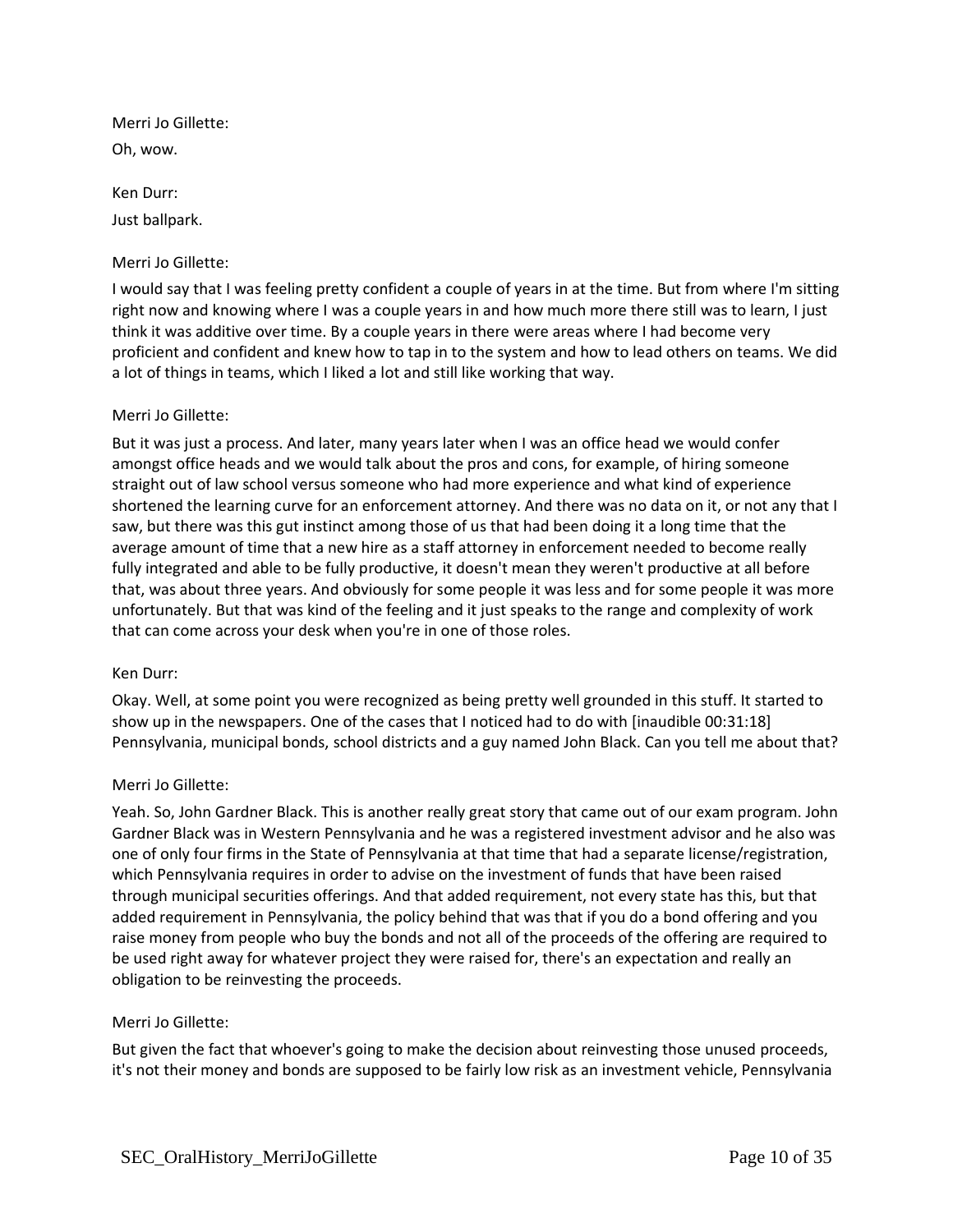has some requirements about the type of product and the level or risk that municipal bond proceeds can be reinvested in. So, they have a whole licensing program for that.

## Merri Jo Gillette:

And John Gardner Black was one of four people or he owned the firm that held the license to do this. And we had a group of examiners from our '40 Act side exam program out in the field examining his investment advisor. And we had an examiner, his name is Mark Dowdell, he still works for the SEC, but he was much, much earlier point in his career, who got in there and he started looking at what the investments were and how they were being reflected on the statements to the clients of the firm. And one of the things that was reflected as an investment was something called an inverse floater.

### Merri Jo Gillette:

So, this was very early on before complex derivatives and some of these complex products that became much more prevalent later were really well known. And-

Ken Durr: So, mid 90s, is that about right?

Merri Jo Gillette: I'm sorry?

Ken Durr: It's the mid 90s, something like that.

## Merri Jo Gillette:

Oh, gosh. I don't know. I'd have to look it up. That sounds good to me. That sounds about right. And Mark was taking a class on his own, just to continue to learn, at Wharton at the time, and one of the things they had been talking about in this class is how to value inverse floaters and other complex derivative products. So, he got a little curious about it, because the math didn't seem to be working out right, and he decided that this inverse floater was being overvalued beyond what its face value was. It happened to be a 25 year floater. And so, the way, what we know now, is that the way that they were valuing it and the way it was then being reflected on the statements to clients, was as if the floater were held to full maturity, which was 25 years out, at which time it would have the greatest value.

## Merri Jo Gillette:

But how it should have been being valued and reflected on client statements is if something went awry today and the thing had to be liquidated, what value of security would be sitting in your account that you could rely on, in the form of whatever your pro-rata portion and of this inverse floater was. So, Mark was certain that he was right. And so, they came back to... He was all excited. They got the enforcement staff involved. We did a little bit of legwork and we're all getting all ready to go into federal district court, to get a temporary restraining order, to basically freeze everything until we could sort it out. And Bill McLucas, who was the head of enforcement at the time, was extremely nervous that we might be wrong about this, and with good reason. Okay, this was just a very burgeoning area. Mark Dowdell, although he was a very diligent, and turns out correct, student of what he was learning, he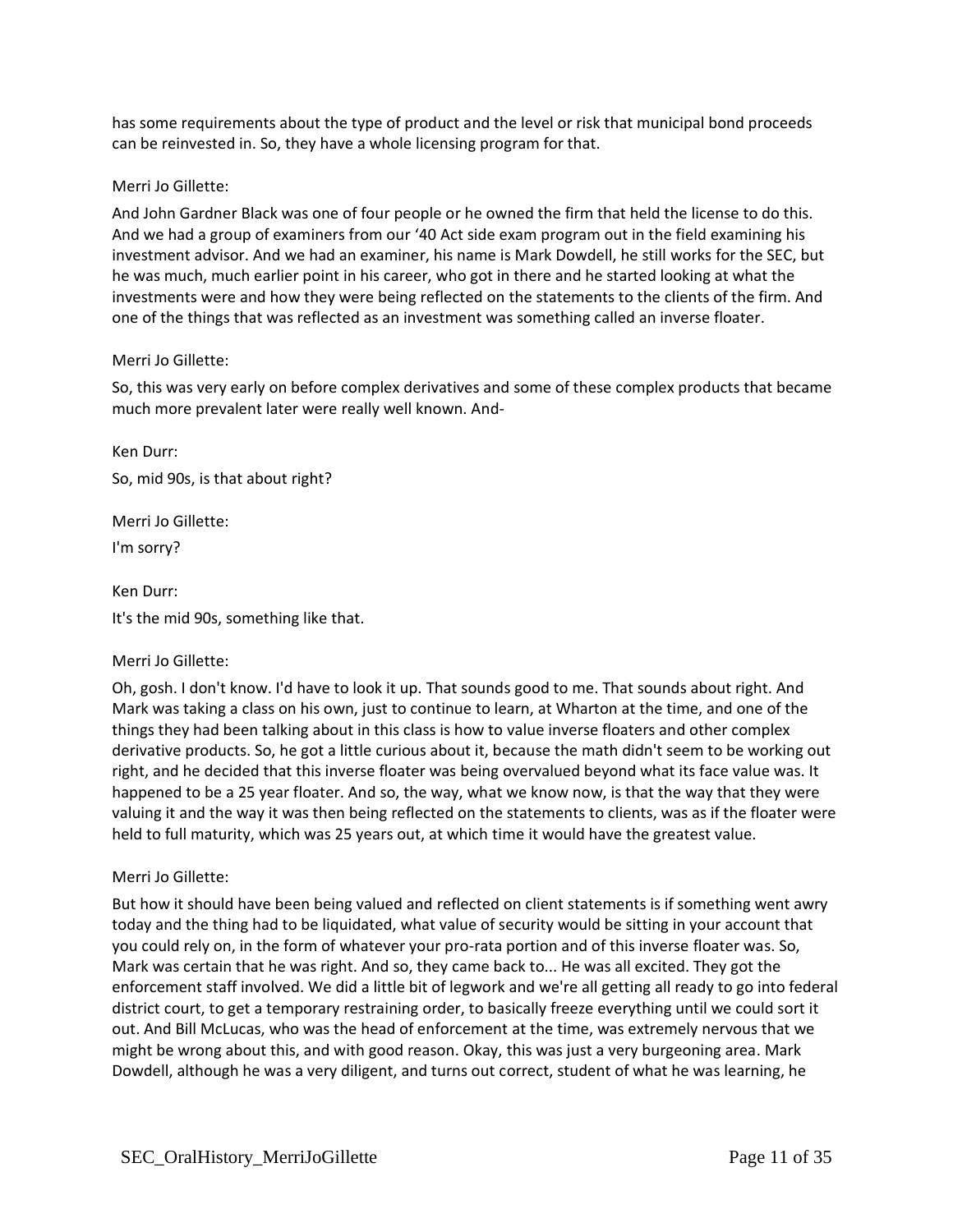wasn't an expert in this area and there were people way more sophisticated in the industry where it was.

### Merri Jo Gillette:

These were very difficult at the time, to really value. And everything about our theory depended on whether this was being overvalued or not. If we were wrong on that, we were going to fall flat on our face in court. And it turns out that many of the clients were these school districts. Not just in Pennsylvania, also from some other states, that also had heard about John Black and the returns he had gotten for clients. And some of these school districts were in towns in Western Pennsylvania, where people that Bill McLucas, who grew up in Western Pennsylvania, who knew very well or possibly may have been related to, either sat on the school board or were prominent in these small towns. And there were just lots of factors that made us very nervous about whether to go forward or not. And we did something that was, in my experience, not very common at the time, we actually entered into an agreement with Lehman Brothers to do a confidential valuation analysis for us of this instrument.

## Merri Jo Gillette:

And they pretty much confirmed what Mark Dowdell had worked out in his little scratches on paper, and we went into court. And the back end of the story is, it was a 71 million dollar fraud, and by that it mean that he was inflating the stated value of this instrument by a little over 70 million dollars. It became very involved and I won't bore you with all the details. Ultimately there was a criminal referral and John Black did go to prison for a portion of this. But what happened in the meantime was that all of these accounts were frozen, which created another very practical challenge for all kinds of people, like the school districts, because they needed to get access to the money that was in their accounts to be able to meet their obligations, to pay on ongoing contracts and things for which the bonds had raised the money.

## Merri Jo Gillette:

And so, it became this incredibly complex piece of litigation overnight. I spent a large amount of my time in first person in the Western district of Pennsylvania, for months and months and months. And the thing I just always love to tell at the end of this story, is that when everything was said and done, years later, John Black is in prison because eventually he pled out on that, that one didn't go to a criminal trial. But still when the civil litigation was continuing, and everything was said and done, experts brought in from all over the place to value this instrument and figure out what the harm was. The same calculation that Mark did with his pencil on his notebook paper, and that which was determined by the court to be the final valuation of that instrument, varied by less than \$1,000.

## Merri Jo Gillette:

So, that was the value of having these examiners, who might not be experts, but to some degree because they're in so many different firms and they see a wide range of how firms operate, those who are experienced can develop almost a sixth sense. They may not know exactly what's not right, but they know something's not right. And then you start digging. And so, the John Gardner Black case was one of them. And at the time that it was brought, it was the largest investment advisor fraud that had ever been discovered and brought in the state of Pennsylvania. Now, that has long since been surpassed.

### Ken Durr:

I hope Mark Dowdell got an A in that class.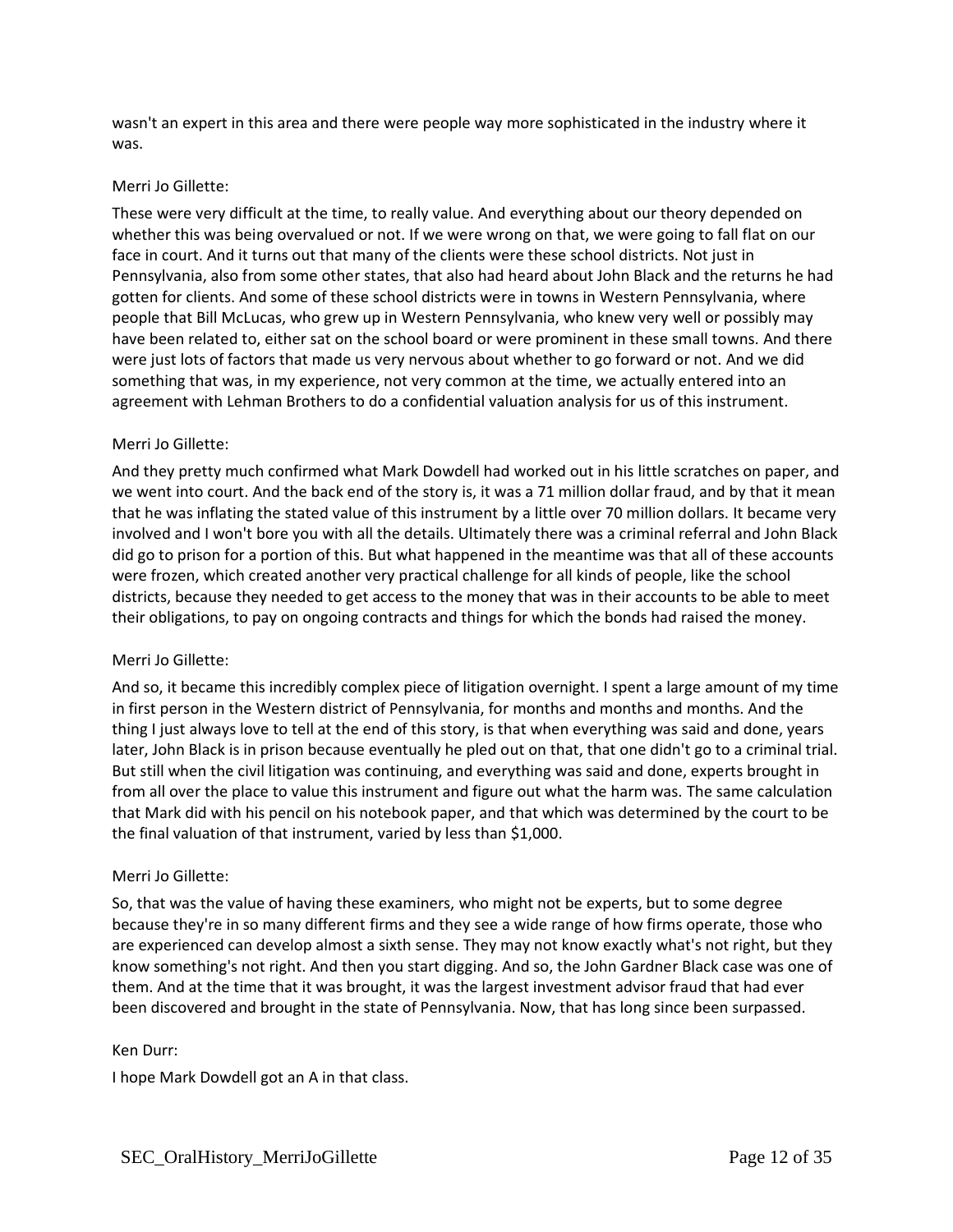Mark got an A. He got recruited to go to another large firm on the street, which paid him very well. And within two years he came back to the SEC because he had the SEC bug. The money meant nothing to him, he really wanted to do God's work. I mean, those would be his words, God's work.

### Ken Durr:

Another thing we should talk about are a group of cases that are referred to as revenue sharing cases. Tell me a little bit about that.

### Merri Jo Gillette:

Yeah. I have to take people back a little bit in time to what was going on in the public. There were lots of cases being brought against large mutual funds, and other investment company vehicles. Most of them were focused on, and I think people will remember this, market trading... I'm sorry. Market timing and late trading methods that allow... Well, the theory was, and sometimes the facts bore it out, that the trading decisions were done in ways that had the effect of impacting the market inappropriately. So, the value was temporarily what it was, but not value that would hold. And there were all... I mean, the practices were rampant throughout the industry, and potentially without tremendous mal-intent in a lot of places. I mean, there were ones where the evidence was a little more juicy, and there probably was intent. But at any rate, it was a huge thing in the press.

### Merri Jo Gillette:

And Eliot Spitzer was the New York AG at the time, and because the New York AG's office has the jurisdiction that it does under the Martin Act, and because particularly under Spitzer, they frequently would grab headlines by charging people and making a press announcement before they did an investigation. Which the SEC is precluded from doing, both by its authorizing statutes and also by policy at the time. Although many of those matters were being simultaneously investigated by the SEC, we couldn't speak about them publicly. And the SEC was getting beaten up in the press and in the industry, day in and day out, about what is the SEC doing about what's going on in the industry? And I had a small group, a team in Philadelphia that was doing an investigation, actually into B Share classes and recommendations. And the recommendations to clients, whether they were being done appropriately to purchase B Shares and mutual funds.

## Merri Jo Gillette:

And there were a couple of people on that team that in the course of looking at that, stumbled into some patterns that they started seeing repeated in different places, that we all now think of and talk about and is well recognized, as what we would call revenue sharing now. At the time, what we now call revenue sharing, and unless you do it in certain ways and disclose it in certain ways, may violate certain provisions of the Investment Advisors Act, and possibly even the '34 Act, depending on what kind of firm you are, was being done as a way of doing business quite extensively in the business. And I don't think that there was a... Many of the firms didn't think there was anything wrong with it. And frankly, the regulators hadn't really focused in on it in the way that they have now.

## Merri Jo Gillette:

And we began to realize that this was something that nobody else was- And that we thought that there was [inaudible 00:44:19] that might present a cause of action. And we started to start lobbying with various people in the policy divisions, and talking to the heads of enforcement in Washington about a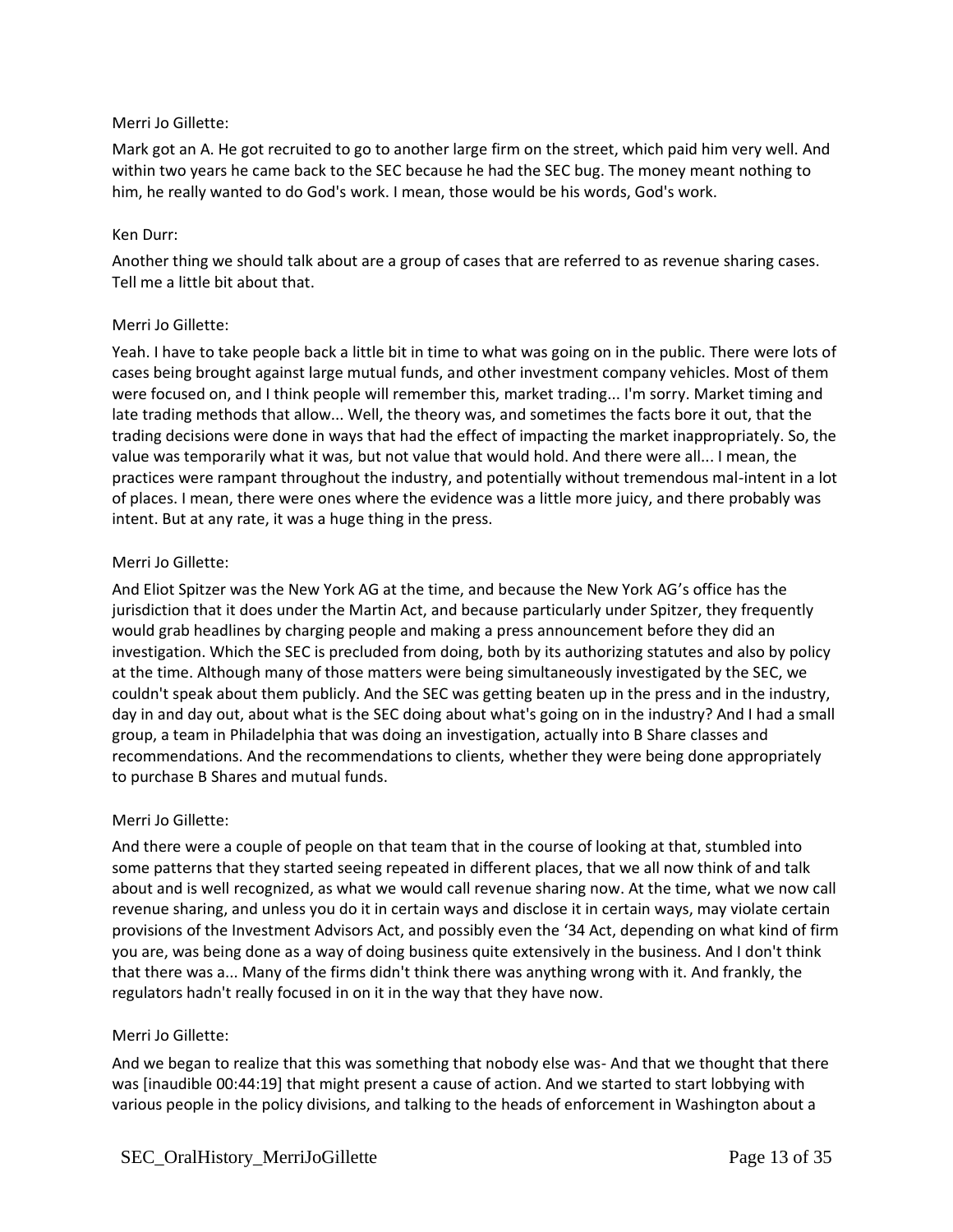theory that could perhaps capture this conduct as inappropriate. And the outcome of that was that the Philadelphia office ended up bringing two seminal cases in the revenue sharing area. The first was against Morgan Stanley's distribution arm, and I believe that was in the fall of 2003, don't quote me on that. But I think that was when it was. And then six months later, the same team brought a case on the fund side against MFS. And it really... Both of them focused, one on the distribution side and the broker dealer.

## Merri Jo Gillette:

But on the other, in the funds context, on these undisclosed revenue sharing arrangements, in connection with distribution and sales of mutual funds. And it was a game changer for the SEC to be able to step forward and demonstrate that they understood the industry, that they really were watching what was happening there. And they came forward with this whole suite of cases started by those first two, that were not being pursued by, in particular, Eliot Spitzer's office, or any other regulator at that time. The Philadelphia office went on to also bring a case against Pilgrim Baxter & Associates, and the advisor to that fund and it's two principals. And there was also some market timing allegations, as I recall, in that case, but also revenue sharing. And when I got out to the Chicago office, there were two additional, pretty significant revenue sharing cases that had been started by the Chicago staff before I got there, but that we brought to fruition and brought forward.

## Merri Jo Gillette:

So, that was an area where I have to say, the staff on the team working with me in Philadelphia, one, to recognize the issue, to think outside the box about a legal theory that could capture the conduct. And then, the absolutely relentless advocacy and discussions internally at the agency, these are the things that the people in the public don't see on the outside, because by the time it becomes public, you've gotten a consensus or alignment anyway within the agency, with the General Counsel's office, with the Division of Investment Management, with the Division of Market Regulation, now Trading and Markets. And with Enforcement to really take the same statutes that had been on the books since 1934 and 1940, and look at conduct, which had really evolved as the industry grew and evolved, and take a step back and say, "Hold on a minute. There's a problem here, and do we have the tools to capture it?"

## Merri Jo Gillette:

And not only... Because it's not only to punish someone who's what I would call a bad actor, or someone who's engaging in inappropriate conduct, but it is also to message to the industry and to investors, here's what you can expect. And we may have only brought three cases in this space, or maybe we brought six in two years, but now everyone's on notice, and it can begin to have, from a policy standpoint, a broader impact. And the revenue sharing cases are ones that I am extremely proud of, and particularly of the team that put them together, and worked with me, and together we brought those forward.

## Ken Durr:

It sounds [inaudible 00:48:38] to get this through. The divisions, ultimately to get it through the Commission. Did your team, your Philadelphia team have a role beyond that? Did you share this new work that you'd done with other regions or within the divisions?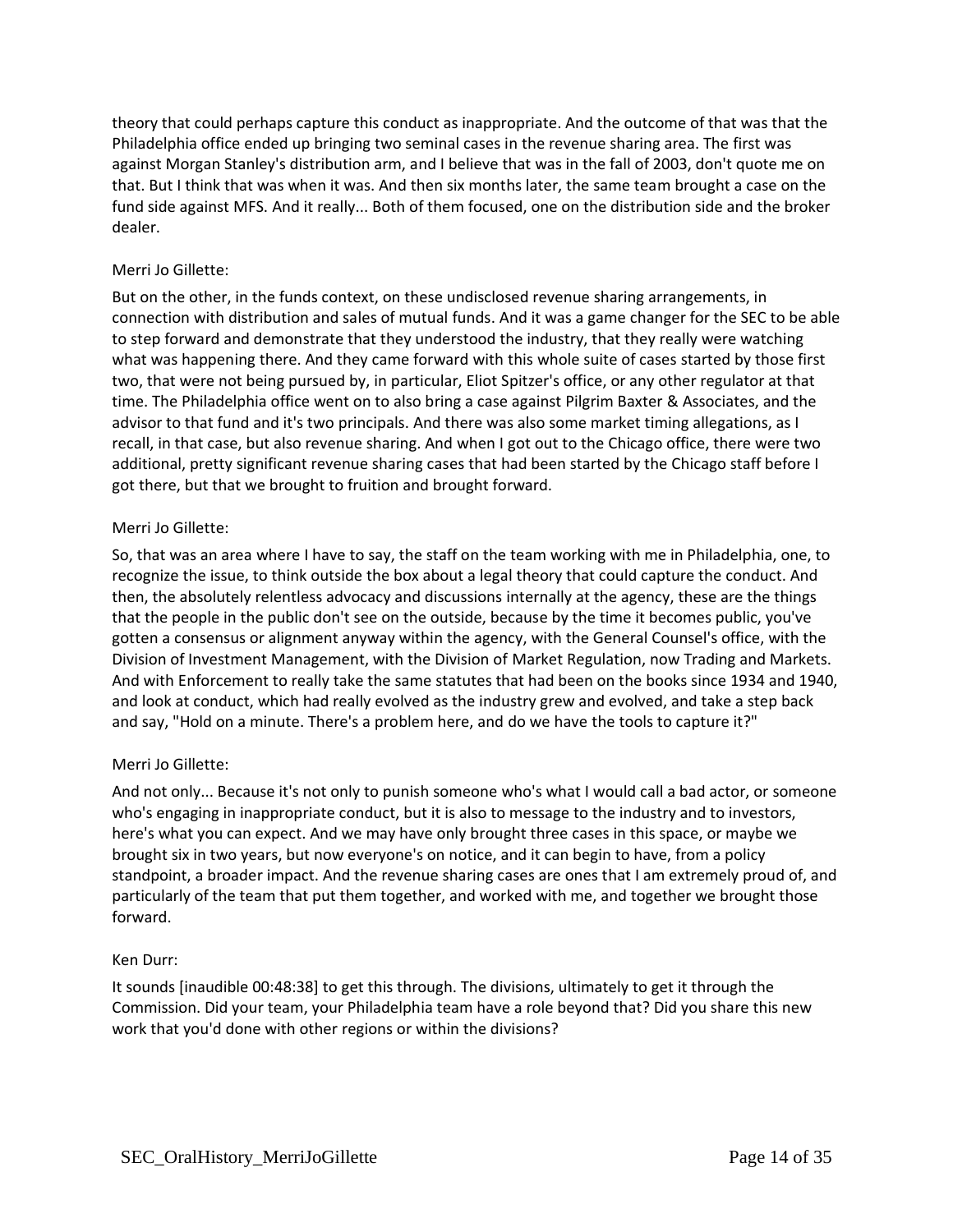So, by that time... Well, let me say a couple different things on that. Throughout the entire time that I was in a regional office, and as you know, I was in two, there was always a very strong collegial relationship between the heads of the regional offices. So, the directors of those offices would share information. We would help one another in any ways that we could. And so, there was an informal network through which things were shared along these lines. But by the time these cases were brought, the Division of Enforcement as a whole, so the division in Washington, and then those portions of the regional programs that were doing the enforcement work, charged with the Enforcement Program execution in their regions, were having not only annual conferences, where we shared with all of the senior attorneys across the... When I say senior attorneys, the management, from all of the regions, we'd come together at least once a year, usually for about two to two and a half days.

## Merri Jo Gillette:

And people would talk about if they'd done a new theory, if they were working on a theory, what they were seeing, share information, whether other places including the home office were encountering any of the same thing. And on top of that annual, we were beginning to have, at least by the early two thousands, so this might have been a little bit after the revenue sharing cases, but not a lot, regular senior staff meetings by teleconference once a week, for the Division of Enforcement, and separately for the Examination Program. And so, these are the kinds of things that would be talked about there. And because clearly we're all part of one program, for the program to be as successful as it can be, the more we can leverage and share the learnings, the findings, the successes, what's worked, what hasn't, with others in the program, the more we strengthen the program broadly.

### Ken Durr:

Okay. Yeah. That's an interesting concept, talking about how the regions got along. One of the things that happened while you were in Philadelphia is the Chairman, Levitt, set up the [inaudible 00:51:37] regions and Philadelphia, it had always been a branch. But it was reporting to the New York or the Northeast regional office. Were there-

## Merri Jo Gillette:

So, wait. Hold on. I just want to say something. Philadelphia had not always been a branch. From 1986 until Chairman Levitt made that change, Philadelphia was a regional office.

Ken Durr: Okay. Okay. Very good.

Merri Jo Gillette: Yeah.

Ken Durr: From '86 to '93 then.

Merri Jo Gillette:

Yeah. I think it was '93. That's my memory too.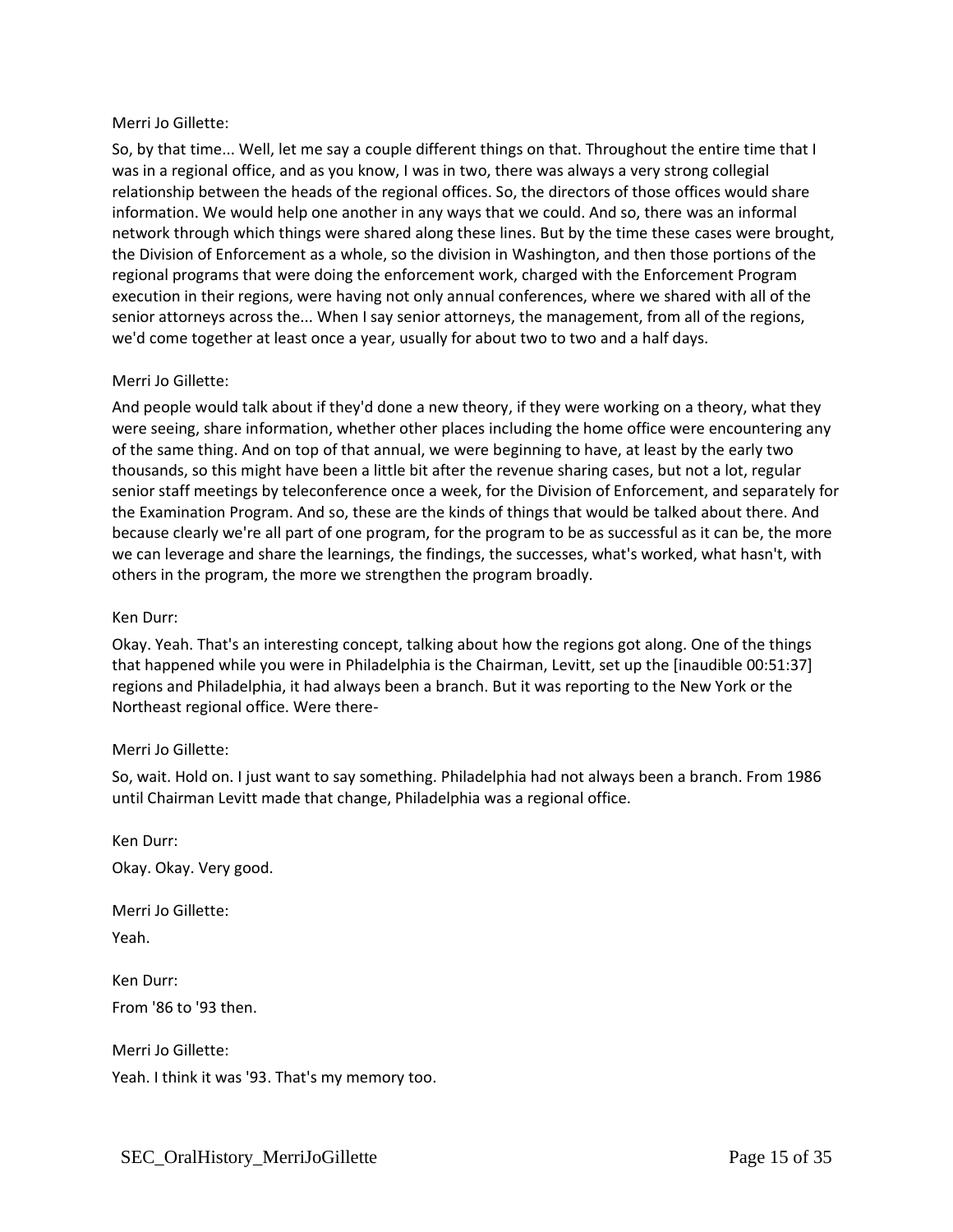## Ken Durr:

Okay. So, when Philadelphia is converted to a branch, it's going through New York.

Merri Jo Gillette:

Right.

## Ken Durr:

Did that affect morale? Did that become a hindrance or was it seen as a [inaudible 00:52:24].

## Merri Jo Gillette:

I'm going to give you my personal perspective and experience of it. Yes, there were people that were demoralized by it on the staff, and felt like it was a condescension. I think for some offices and some individuals within some offices, they experienced it as more of a negative. For me personally, because Philadelphia then became a district office under the New York office, which at that time was being called the Northeast regional office, I had already, in my own caseload and in the roles that I had been in, collaborated a lot with a lot of the people in New York, and many of the senior leaders of the New York office at that time. It was just a natural outgrowth of some of the things I was working on, and some of which we partnered with New York on, even before this change in structure happened.

## Merri Jo Gillette:

From my perspective, yeah. There were small administrative irritations, but it did not have a big impact for me on the day to day of what I was doing. The biggest impact was that our enforcement memos, which are the vehicle by which we would make our recommendations to the commissioners to get authorized to move forward with fill in the blank, bringing a case, settling a case, adding a defendant, bringing a new legal theory forward. While prior to that change, those memos would go up through review within the Philadelphia office. I'll just use Philadelphia as an example. They would then go to Washington and have to, as every office had to do that was in the region, be reviewed by all of the region, or the divisions and the General Counsel's office in Washington. And then ultimately would get signed off on to go to the Commission.

## Merri Jo Gillette:

After Chairman Levitt restructured things, we'd start in the Philadelphia office and do the same thing there. Then we had to send it to the New York office, and they had to sign off on it before it went to Washington for the Washington review. The practical reality is the way that they did that was they assigned one guy, whose job it was to review every one of those memos. It happened to be somebody that I had collaborated with on some complicated issues before this structural change, so I knew him a little bit. Very smart, a little bit of an inflexible personality. So, there were people who would experience that as a frustration.

## Merri Jo Gillette:

I found that often there was value delivered through the feedback that we got, that made the cases stronger. And anyway, it was a non-negotiable part of the process. So, to some degree, I'm a little bit of a realist and a pragmatist, and spending a lot of energy fighting something that wasn't going to change, as opposed to just figuring out the most efficient path through that step to get to the next step, I chose to do the latter. I do know that in some other regional offices, there were some much higher levels of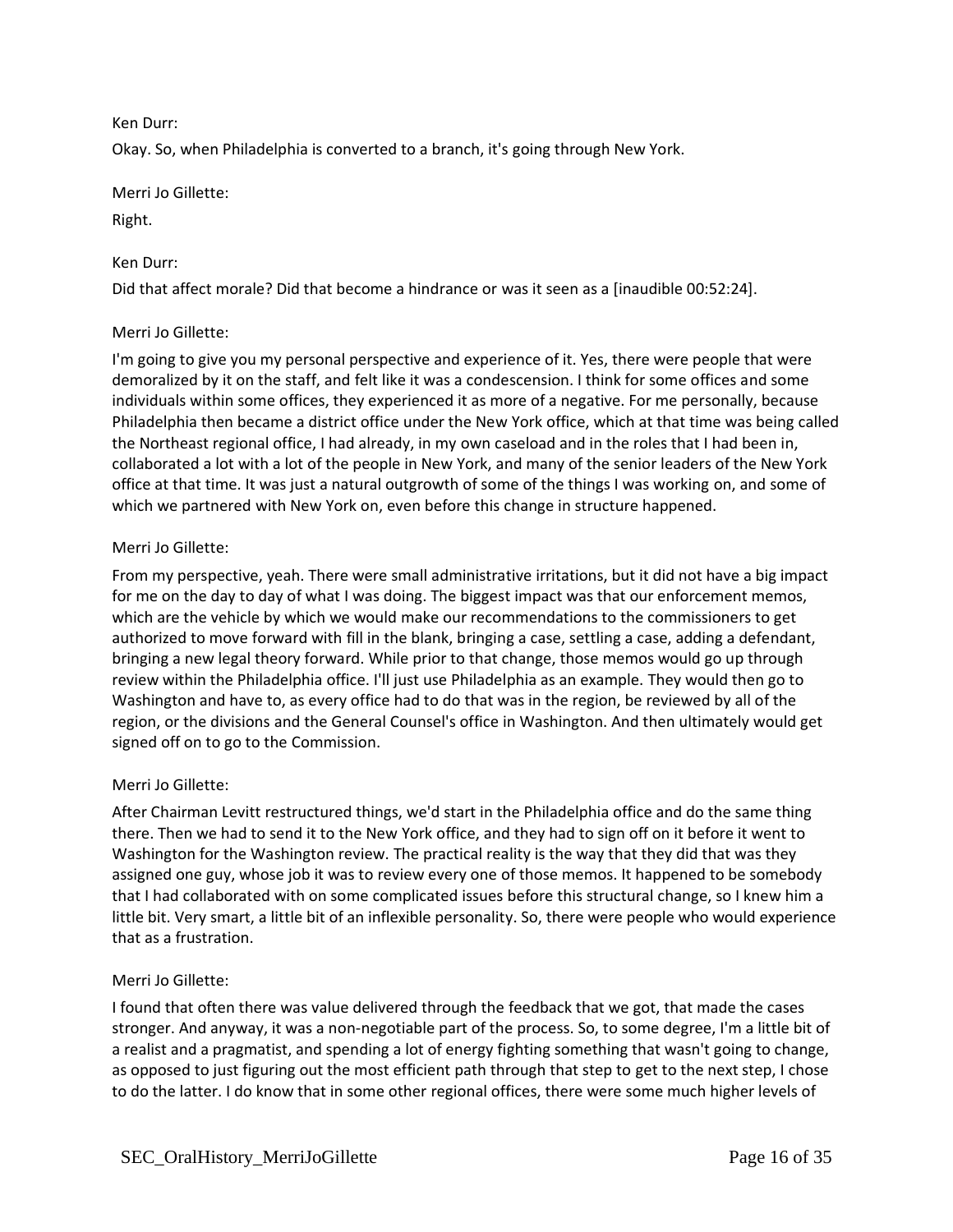frustration, because different, what had been a regional office and then became district offices then, were funneled through different now regional offices. So, not everyone's experience was the same, and I can only speak to mine.

## Ken Durr:

Right. Okay. There was a complicated reshuffle, Merri Jo. Tell me about your career. You worked your way up in Philadelphia. Did you work your way up to the number two position there?

### Merri Jo Gillette:

I did. Well, the number two position over enforcement. So, at that time, and still, although this wasn't always the case, there was a head of the office, and then there was a deputy, and what you would call an associate director, one over the enforcement side of the program, and one over the examination side of the program. At one time, if you go back far enough, actually if you go back far enough there were no deputies at all. There was just a head of the office. But before the time I'm talking about now, in the smaller offices, you might just have one deputy, who was the number two person over both programs. But by the time I began to head up the enforcement side, and I was the deputy there, there was also a deputy over the examination program, and that was Joy Thompson, who still is there in the Philadelphia office in that role.

### Merri Jo Gillette:

So, I had a little bit of a... I'm not sure if this is unique now as it was at the time, because I just haven't followed it with this degree of detail. But when I first joined, a very high percentage of the cases that the SEC brought, settled without going to trial. Which didn't mean there wasn't any prefatory litigation before things postured for settlement, but there was a very high percentage that were filed publicly as settled cases already. And as a result, the quote unquote, litigation caseload, and therefore the litigation staff thing that was resourced, was pretty small. As time went on that began to shift, and there were lots of reasons for that. Just a really simple example. As I started in 1986, in 1990, the Remedies Act of 1990 was passed. Now, all of a sudden the SEC was given a lot more authority to seek sanctions that hadn't been available before, and many other changes.

## Merri Jo Gillette:

And it actually raised the ante, things like civil penalties, which other than in insider trading cases had not been available previously in civil cases. And so, more defendants started challenging these things, because it was going to hurt more to settle it. And the statute was new, so there were a lot of cases of first impression to test what the new statutory provisions really allowed for. And for that, and other reasons, the complexity of some of the new cases that the division was moving into handling, we began to have more and more litigation. And I, because of my consistent and unrelenting interest in getting into court and being a litigator, was constantly raising my hand to get involved when there was need for additional litigation help in the Philadelphia office. And as time went on and they began to designate some specifically dedicated, additional litigation roles, I spent time both in the investigative program and as a litigator, as a chief trial counsel for the Philadelphia office.

### Merri Jo Gillette:

And ultimately as the head of their whole trial unit, as that trial unit got built out in Philadelphia. But throughout the time, and it was really just a matter of circumstance and being asked, because of particular needs, to step back over into overseeing investigative work, to step back into the trial work, I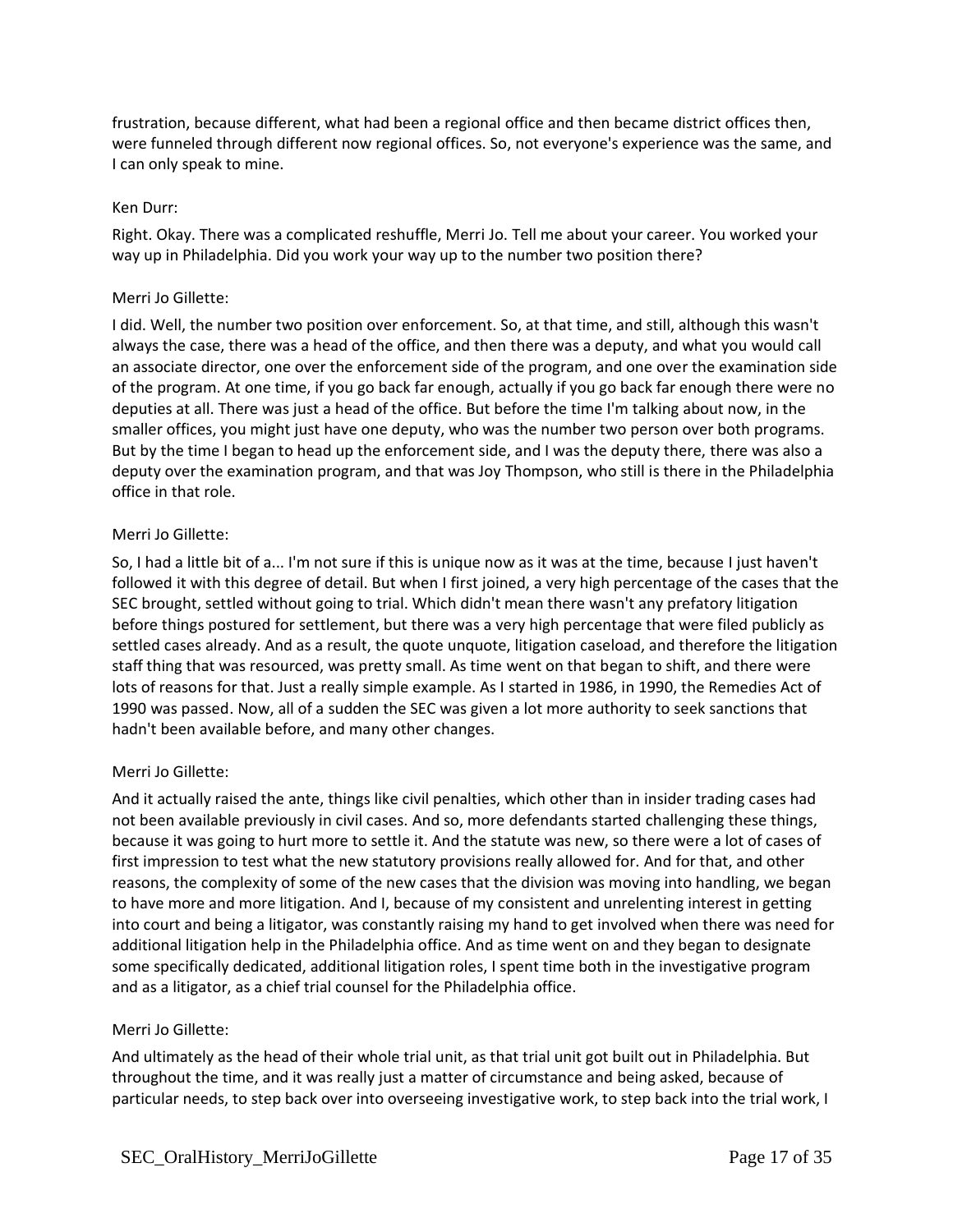flip flopped between the two. And that was not a really common experience at that time. Most people either were on the investigative side or on the trial side. Now, one thing that was different from office to office in the regions, and also even in the home office actually, is that there were different approaches to how to staff litigation when it did arise.

## Merri Jo Gillette:

And in some offices, there was this very, what I'm going to call pretty rigid division, between people who were litigators and people who weren't. And the attorneys that developed the investigation, often handed off when the case was ready to go to trial, that second phase to the designated litigators. In other offices, and I was a big proponent of this in Philadelphia and started pushing for it, because we were probably a mix before I started pushing for this. I really felt that we should allow, and in fact, encourage, investigative attorneys to remain involved with the litigation if they wanted to. As we developed the evidence and began to think about how we were going to put the case on in a courtroom, because it's a slightly different set of facts and what you think you know, and what you can actually demonstrate through admissible evidence to support a finding by a court, are not always analogous, and I thought it would strengthen the skillset of our investigating attorneys.

## Merri Jo Gillette:

When I arrived in Chicago, I was delighted to learn that the Chicago office had had this view all along. And in fact, they specifically hired staff attorneys, telling them that if you have a case that's going to litigation, you very well may be part of the litigation team that will also go into the courts to litigate it. And so, if you talk to different people and in different offices, and even sometimes by different assistant directors in the same office, there were varied approaches to that. But that was how I came up, and it was my bias partially as a result of that experience, but also because I believed that it really strengthened the skillsets of our folks.

## Ken Durr:

That is interesting that the regions had litigation groups beef up a little bit into the nineties, through the nineties, moving into the two thousands. And you've put yourself in Chicago, so let's talk about how you made the leap. What was the opportunity there?

## Merri Jo Gillette:

Okay. I had been in the Philadelphia office for 18 years. My husband was a partner in a Philadelphia law firm. We had five children, still have five children, and I was not really thinking that my life circumstances suggested that a choice to move my entire life to a completely different region and city was likely. So, I wasn't thinking that way at all. But I got some encouragement to at least consider it. And it caught me off guard, and my initial immediate reaction, even in talking to my husband was, this is very flattering, but I couldn't do that to the family. It would just be way too complicated and disruptive. But to get to the end of the story, eventually my husband came back to me and said, "I really think you should consider this. And if you're given the opportunity, give it a shot, we can make it work. It's a great opportunity for you if it comes to fruition." And that is how, when offered the job...

## Merri Jo Gillette:

So, Steve Cutler was the director of the Division of Enforcement, and Linda Thompson was his deputy, and Bill Donaldson was the chairman at the time. I got appointed to head what was then called the Midwest Regional Office. And then, it later was changed to the Chicago Regional Office. It didn't change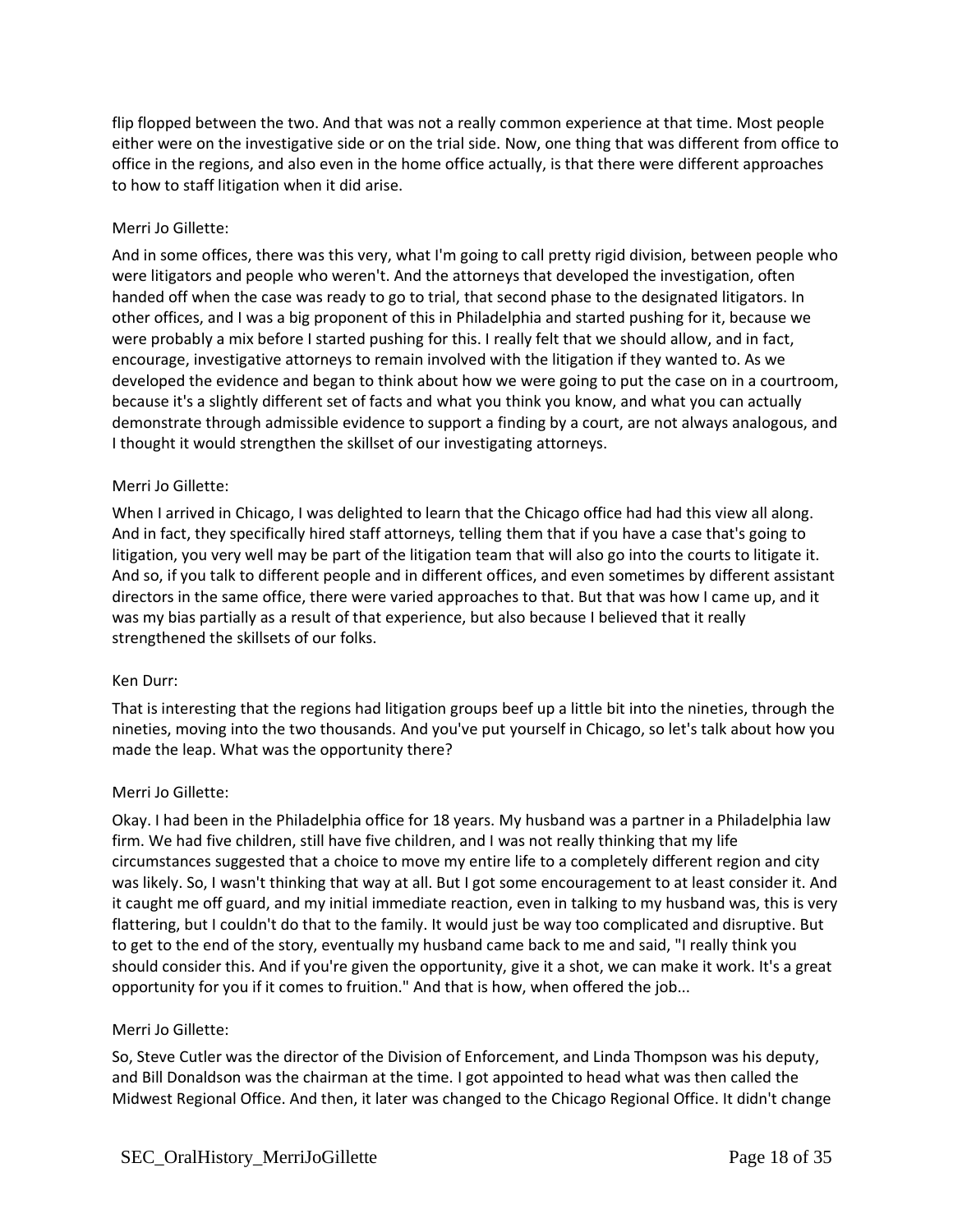anything about the jurisdiction of Chicago, because Chicago was one of those mega regions under Arthur Levitt, that didn't have any district offices. So, it just got its name changed, to align to the structure of everyone else. But at any rate. So, I was offered opportunity, and the Chicago office at that time, was the second largest regional office after New York. Its '40 Act Examination Program was the same size as the '40 Act Exam Program out of the New York office. And that, to your earlier question, was in large part driven by the number of investment companies and large investment advisory firms supporting the investment companies, that were resident in two primary areas. Not exclusively in these areas, but in particular in Chicago and in the Twin Cities in Minnesota, each of which sat within the Chicago office's region.

## Merri Jo Gillette:

And I stepped into an office of just a little under 300 people at the time. And I was a fish out of water. Well, let me put it this way. I wasn't really sure what kind of reception I would get. Of course, I had talked to people in senior roles in Chicago over the years, at the conferences that we'd go to, and I was aware of people's cases when they brought big cases. But for 35 years before I arrived there, there had been only two people who led that office. One was Bill Goldsberry, who was in the office for 25 years, retired from that position, much beloved and long tenured in that office. And then, his successor was Mary Keefe, who had been in the office from very early in her career, until she was ultimately appointed the head of the office, and had been the head of the office for 10 years prior to my arrival, having grown up there her whole career.

## Merri Jo Gillette:

So, I was that office's first experience with somebody who wasn't from the office, wasn't from Chicago, as far as they knew, wasn't from the Midwest. But I had actually... What they didn't know is that I was born in Michigan to two parents who were the first in their family to go to college, after growing up on single family farms in Michigan. And to this day, just about every other relative that I have, other than the nuclear family that I grew up in, are still resident in Michigan, and many of them still farming. So, I actually had had exposure to and could claim some Midwestern roots. But still, that's not what they knew about me. And I came to Chicago, and all I can say is what a fantastic group of people. They welcomed me. I mean, of course they were all curious, did I have three heads? Was I going to have purple polka dots? Is she going to be one of these obnoxious Northeast people? Or is there another side to her, but they opened not just their minds, but honestly their hearts to welcome me there and to make me part of the team, to get to know me, to help me to understand what they had to offer and what was going on in that office on the day I arrived, the day before I arrived, was such a professional and impressive and high level of work long before I arrived there, that I was very, very fortunate to step into that role. And from there, all I can say is we put our heads together and tried to think about where as an office we could go from where we were on day one, where were things moving within the Commission?

## Merri Jo Gillette:

How could the Chicago office have visibility and make contributions and contribute not only within our region, but on a more national level to the agency, and very intentionally into the larger financial services and regulators community in the Midwest. And there was ... I feel like I sound like a mother when I say what I'm about to say, but I am a mother so just bear with me. I have such pride, even though I have no reason to feel proud except my gratitude in the quality of work and the strategic ways that folks in that office over the course of nine years when I was heading it, worked with me and helped to expand my thinking, and how we worked together to really expand the influence and impact of the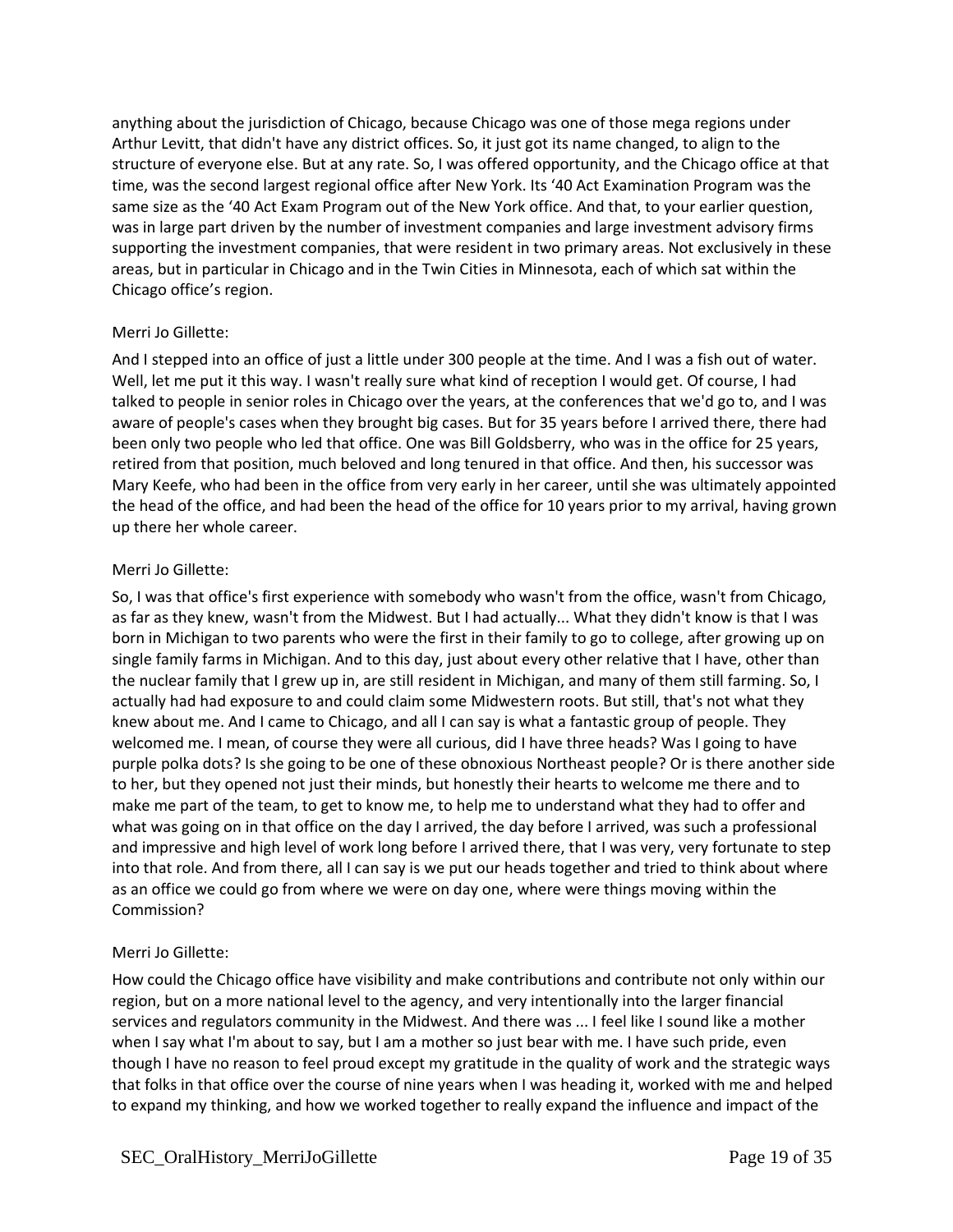work that was coming out of that office. And hopefully to some positive effect for those in other offices around the country as well.

### Ken Durr:

When you were making this transition, did Jim Clarkson help smooth that? Did he ... I get the sense that he was kind of the person who made sure the regions were functioning properly and talking to headquarters the right way?

### Merri Jo Gillette:

And you raise Jim's name. Jim is somebody ... I had sort of made a handwritten list of really important people who influenced me, and mentored me either intentionally or unintentionally, because I was looking to them as a role model from afar, whether they were aware of it or not. Jim is one of the people who needs to be very near the top of that list. There are many, many people, and I hesitate to name names because for every name I say, there's probably someone that I've forgotten. But what I will say about Jim Clarkson is the following. Jim was heavily and personally invested both because of structure of responsibilities, but mostly because of the person that he was, in the importance of and the success of the regional offices from a very early time.

### Merri Jo Gillette:

And when I say structurally, if you go back far enough, there was a time, and this was true when I first started in Philadelphia, where Jim Clarkson, his title was Director of Regional Office Operations, and he reported directly into the chairman's office. So not through the Director of the Division of Enforcement, not through the exam program, but directly to the chairman. Now I don't want to get into too much sort of structural history of the agency, but what I will say about Jim is he recognized very early on in his tenure what the opportunity was for the regional offices and how they could compliment the programs, and the mission, and the work that was being done in Washington DC, and really support that. And actually in many ways, be additive because they had boots on the ground in the local areas where they established relationships, for example, with the registered securities firms.

## Merri Jo Gillette:

They got to know the culture of the local geography, the types of vulnerable populations that existed in some places that might not exist in Washington, or frankly, they might not have existed in Seattle, but they might in Philadelphia, and allowed the reach of the Commission to really be cultivated further than otherwise it might have. But most importantly to me is, and I didn't even really have an appreciation for this or understand it as a young attorney.

### Merri Jo Gillette:

I need to say, make a foundational point before I say what I'm going to say about Jim. So to this day, if you exempt the commissioners and the chairman, there are only 11 people in the entire SEC who have responsibility for more than one division program area. Eleven people. Those are the regional directors. Because the regional directors are responsible to implement and be accountable to the home office, the enforcement program and all its policies and priorities, and the examination program. Think about the Director of the Division of Enforcement. I'm not saying that they don't as a good practice coordinate, collaborate with the head of the exam program. I would say that's an opportunity that if it's not being leveraged is shortsighted, but it is not their responsibility. That is not true for regional directors.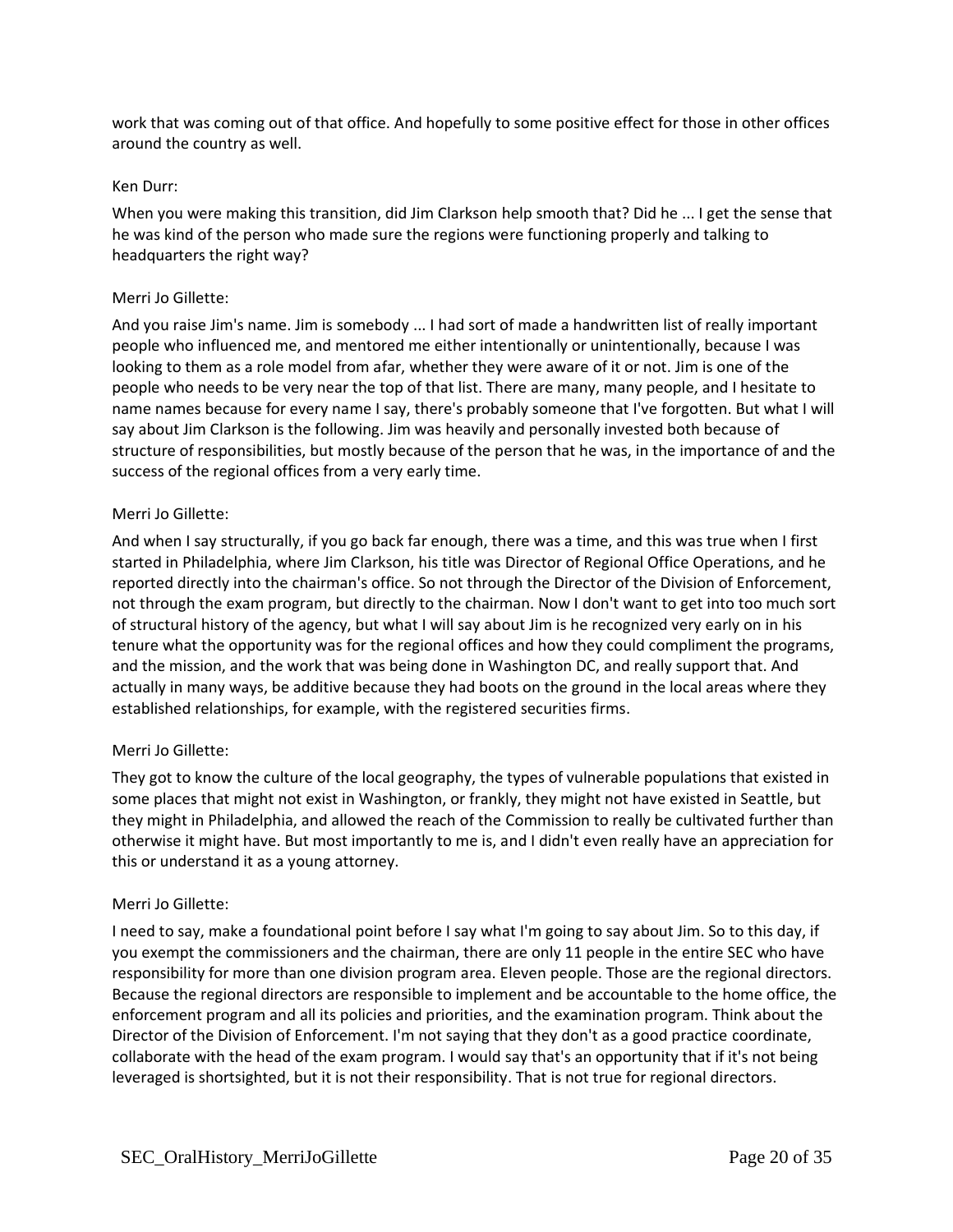And Jim recognized very early that the type of leadership and the type of executive strategic thinking and management to deploy limited resources to meet two different program needs, frequently in large and varied geographic areas, and to be responsible for every aspect of running the physical plant of the office. In a regional office, you don't have a facilities department. In the regional office, you don't have an HR department. Now, granted you have access for support to those functions in Washington, DC, but on the day that somebody shows up in your office in Chicago and says, "Let me see your insurance certificate to comply with Chicago, whatever it is, requirement XYZ, if you didn't know you needed to have that and you don't have it, there's nobody in Washington who can help you with that.

## Merri Jo Gillette:

And Jim began to identify people, and frequently people who wouldn't necessarily ... Not always people who wouldn't necessarily be immediately obvious. He was very intentional in investing in people. And I think by now to some of the ... I knew who he was because he was the Director of Regional Office Operations. He would visit regional offices a couple times a year when he was there, we would have meetings with him to brief him on what was going on. We'd go out to dinner. And I think of some of the times that he got to know me and got to ... Started to probe my interests, and started to challenge me to try something, or frankly gave my name to somebody in Washington to be invited to be on a committee that was primarily going to operate out of Washington but they did want a regional voice here or there, which not only allowed me to have a voice in some aspects of what was happening at the ... And this is long before I was a regional director.

### Merri Jo Gillette:

It allowed me not only to have a voice in some things that were going to affect regions, and were going to affect the agency as a whole, but also to build relationships, and profile, and credibility with leaders in Washington who maybe might think of my name for the next opportunity, but who would've otherwise never known me because I was some staff attorney listed on a list in Philadelphia. And Jim, I just cannot say enough about, he was all in committed to, A, the development of people so as to leverage that, to serve the needs and the mission of the agency, in ways long before it was called out formally as something that was important to do.

## Merri Jo Gillette:

And I don't know anybody who got to the regional director chair, at least through my tenure, I can't speak to the more recent years, who did not have some version of that relationship with Jim, and/or really benefited from his mentorship and support once they were in the chair to get oriented and to think about how to best use the resources that they had available to them to promote the best for the office, and also for the Commission more broadly.

### Ken Durr:

Great. Well let's move into your period in Chicago. Any notable cases? Things that were landmarks for you and your people in those years?

## Merri Jo Gillette:

So I'm going to touch on a couple. There were many, many, many. Like I said first, it was a huge office. So the number of cases that were being generated out of that office were significant, and part of that was just because of the sized staff we had. We had approximately 100 enforcement attorneys in that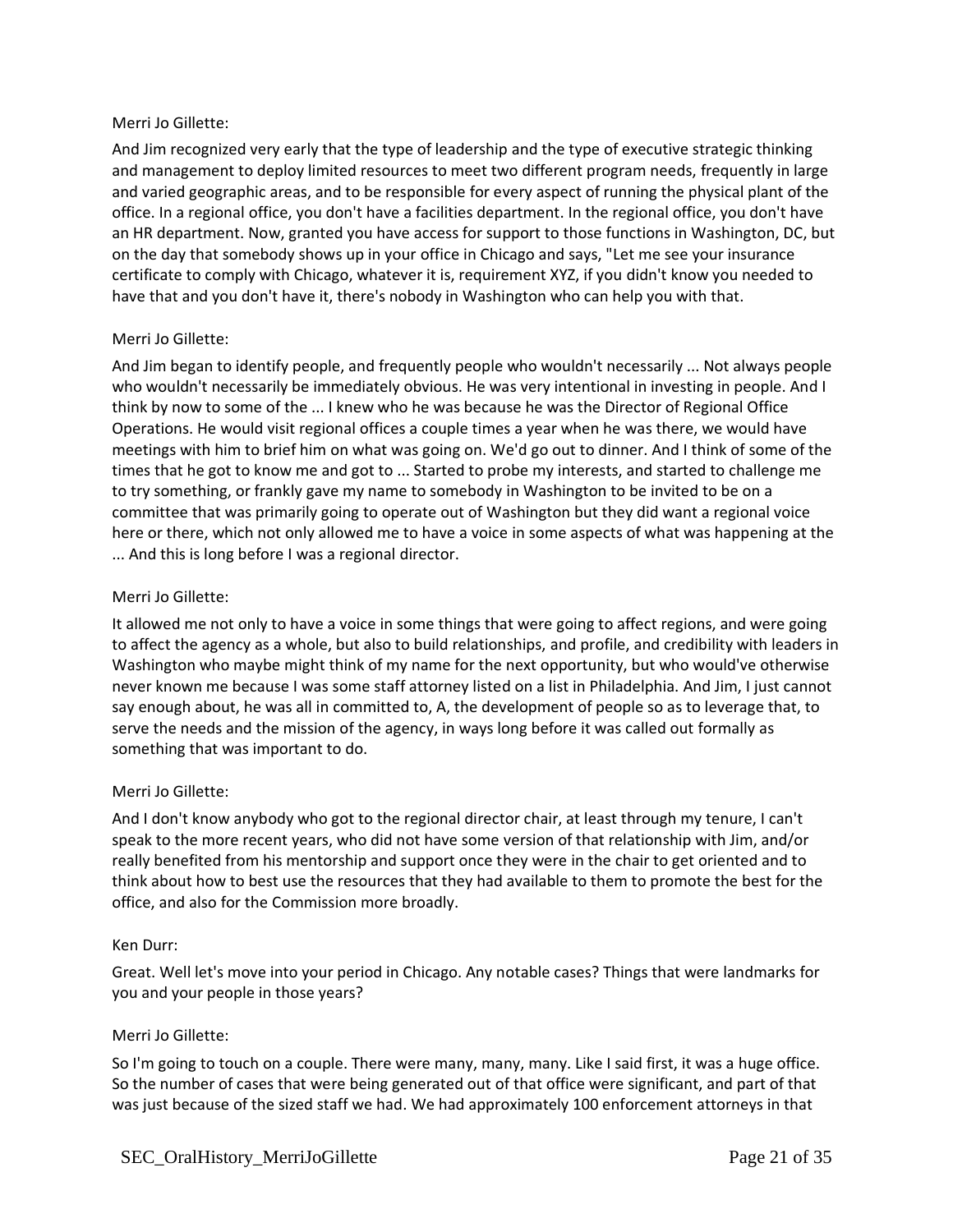office. So just compare that to when I started in Philadelphia, we had eight, okay, enforcement attorneys there. And then added to that, besides the size of the program, we really had come a long way in building very intentional collaborative relationships with all 18 of the US Attorney's offices scattered throughout the nine states that we were responsible for, other regulators, other SROs. Which again, the importance of that is that folks responsible for ensuring compliance with the laws can't always handle what comes across their desk, or may not have jurisdiction to handle it, and therefore they frequently will make referrals.

## Merri Jo Gillette:

But they make referrals to people that they know, or that they ... They don't just call the SEC and say, "Hey, we got this case. Can you help us?" They say, "Who do we know at the SEC? Do we know anybody there that we think could do this? Okay, let's call them." And so some of that also grew out of our very intentional work to cultivate and nurture those relationships. So I'm going to just mention a couple. One that I really want to mention is the Hollinger International case. It was a case that had already ... It was already in the works when I arrived in 2004, and had been just amazingly investigated under some really trying circumstances.

## Merri Jo Gillette:

Hollinger International was owned and being run by someone that you all may have heard of, or if you just Google it, you can read some very interesting things about him named Conrad Black. And Conrad Black was doing a number of different things, not just in what we were investigating him for. But the reason I call out that case as something that really was a testament to the great work of many people in that office, is that not only did we seek, successfully, sanctions against Mr. Black and the companies, and some other ... A couple other individuals who were working with him, but we did something that had not ever been done before.

## Merri Jo Gillette:

And it was ... There was a lot of concern inside the agency before we got authorization to do it about what the implications could be and whether it was that the SEC should be doing or not. And so what we did was the Commission authorized us to seek an order from the Federal District Court to impose a voting trust on the shares of Hollinger International that were held either directly or indirectly by Conrad Black and the company Hollinger itself. Which took away from them for a period of time, I mean, it wasn't a forever to the end of the ... A pretty long period of time, the ability to continue to manipulate assets and to misuse certain assets, thereby defrauding public shareholders, while there was an ongoing investigation by their international audit committee and board of directors.

## Merri Jo Gillette:

And as part of that order, we were successful in persuading the court that it would need to maintain this special committee and trust in place to continue ... Because this was before the case was over, this was interim relief in the middle of our own investigation. So we had determined, and the court made findings of certain violations, but we knew there was more to be had. And so the special committee of the board was also charged with continuing to investigate this alleged misconduct, and to try to recover and maintain corporate assets until it could be sorted out whether any of those needed to be returned to shareholders. But in advance as a proactive measure, we sought authority from the federal district court that if the special committee's authority were in any way impaired, including by a change of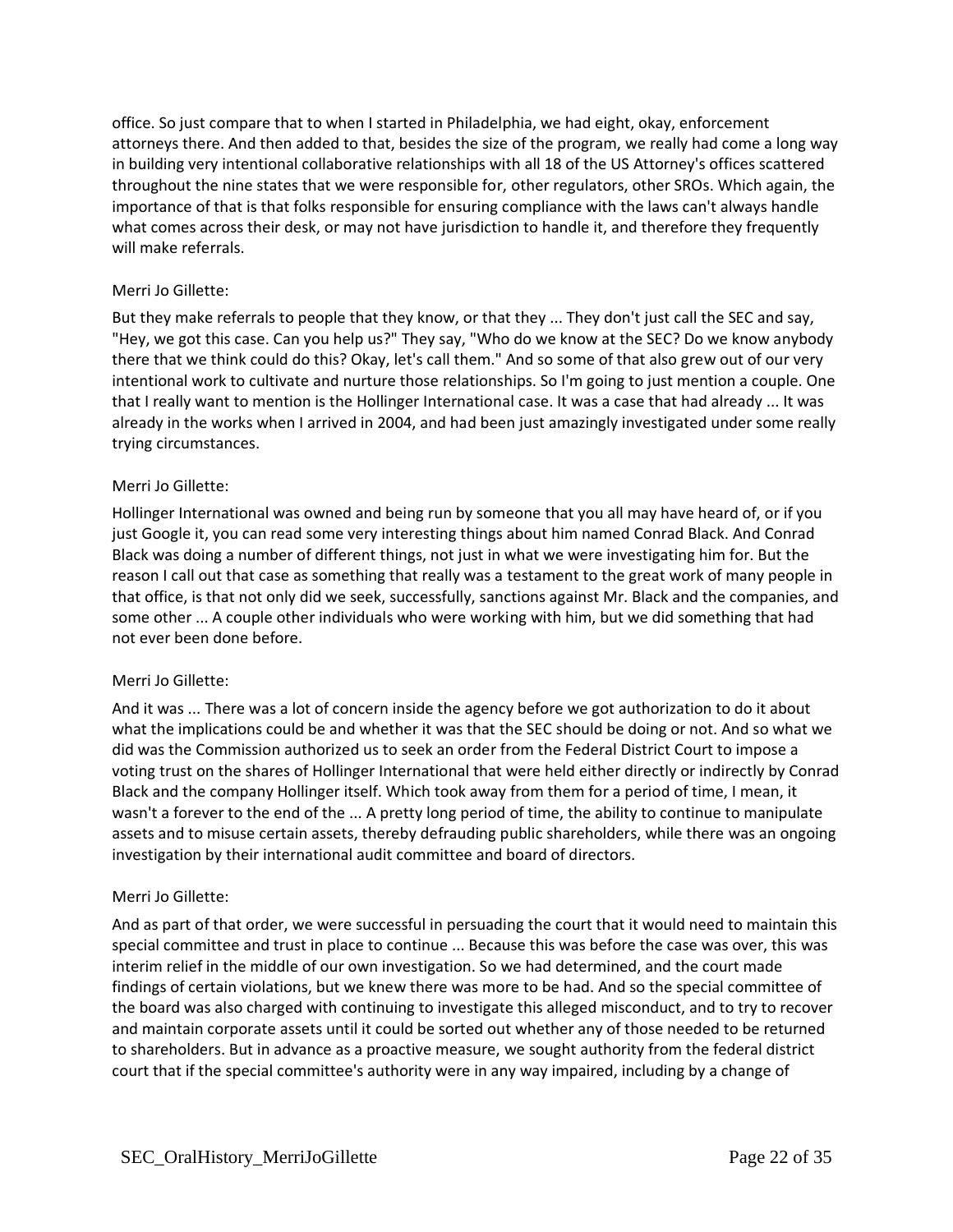control of the company, that the court appointed ahead of time, and named, a special monitor who would then step in and take over control of all of the assets and the ongoing investigation.

## Merri Jo Gillette:

And that special monitor named in advance was Richard Breeden, former chair of the SEC. And all I will say is that if you ever have time, find the articles on Conrad Black, and he was eventually knighted, and we were coordinating with the Canadian Securities Commission around this because some of the conduct was going on in Canada. Really interesting articles, depends how juicy you want to get. You can read some Vanity Fair articles that get into all kinds of stuff about what drives the man. But if you ever read anything about him and learn some of the juicy stuff, even from an SEC standpoint, how his people were caught on tape physically coming ... Breaking into the building and physically taking out file cabinets and boxes full of documents to steal them.

## Merri Jo Gillette:

And then anything about Richard Breeden, all I will say is Conrad Black had met his match. And the fact that the staff was able to devise a theory around a basis for that kind of order, which had to flow from the court's equitable powers, which the court does have broad equitable powers under the '34 Act if you're in front of a Federal District Court, but that doesn't mean they're always comfortable exercising them in ways they've never been exercised before. Persuade the commissioners that, A, this was needed, B, it wasn't overreaching, and C, it was the only way for us to protect public shareholders. And then to persuade the court to put it into place, that was a testament to the creative, and tenacious, and really brilliant lawyering of the team of folks that worked on that case. So I always want to call that one out and mention it.

## Merri Jo Gillette:

Another important case that was brought was the case that was brought against the State of Illinois that charged the State of Illinois with misleading municipal bond investors about the funding of state's pension obligations. And I'll just say, as a footnote, that in the history of the SEC, the SEC has sued states twice. Number one was the case that was brought against the State of New Jersey by a team that I led in the Philadelphia office. Different details, but very similar. It had to do with manipulation of how they were accounting for the assets to support the pensions of certain municipal pension funds in New Jersey. And two, against the State of New Jersey, which we brought out of the Chicago office. [crosstalk 01:27:10] The State of Illinois. Yes, I'm sorry. Yes. The state of Illinois. So I want to call that one out.

## Merri Jo Gillette:

There were just so many amazing cases that were brought there. There were cases brought against some of the actors up in the Twin Cities. So it became sort of a domino effect suite of cases. But after Madoff, about a year or so later, we started hearing about this guy named Tom Petters up in the Twin Cities area. And the allegations were that he was running sort of the next largest Ponzi scheme after what Madoff had pulled off. And ultimately we were successful in bringing cases, not only against him, but against some of the feeder funds that invested their client's money into his funds without doing adequate diligence. We coordinated with criminal authorities, a number of people were criminally indicted and served time for that conduct.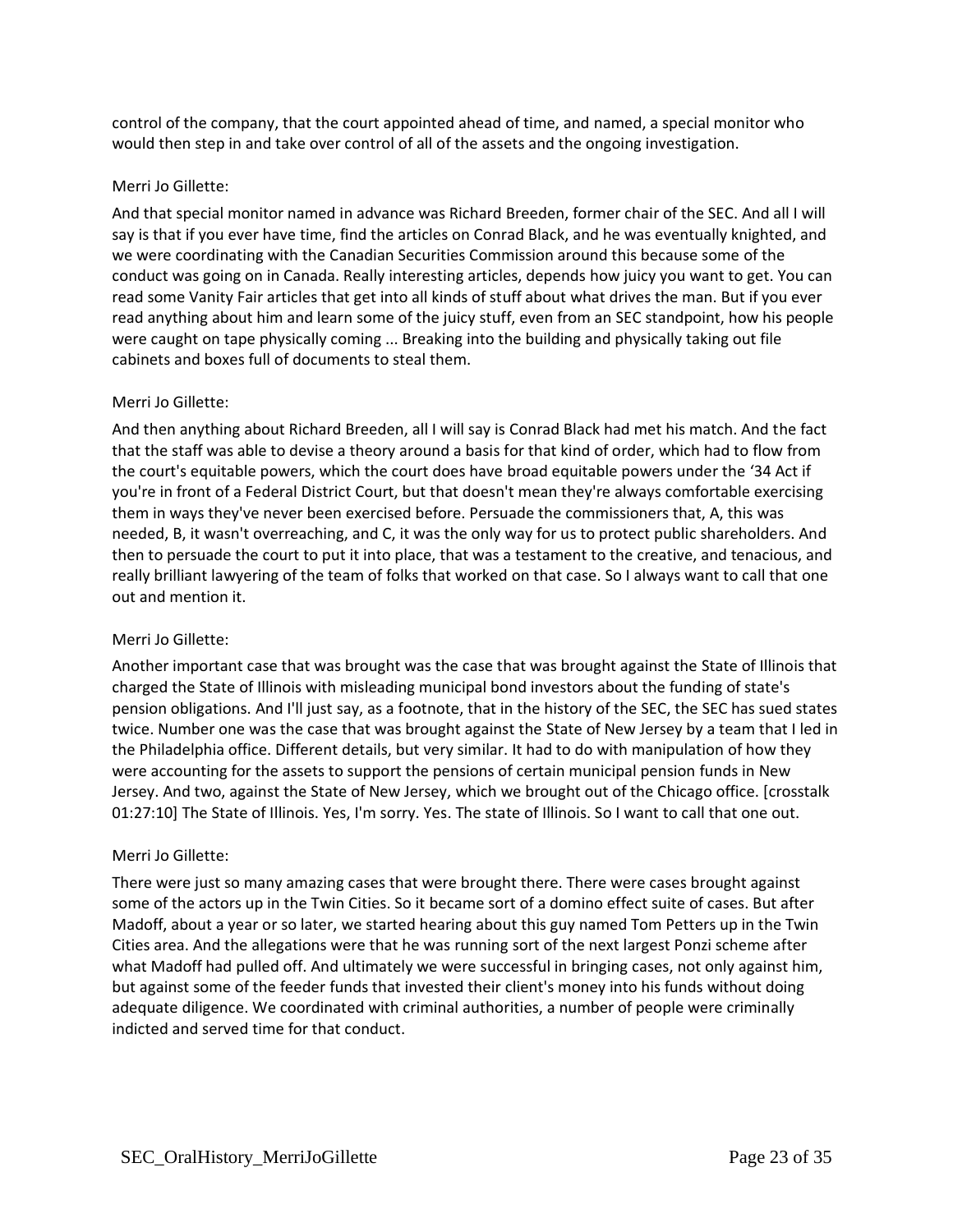Another big one would be the case against Kwame Kilpatrick in the Detroit area. He used the former treasurer and investment advisor to the city's pension funds. And that really turned on a pay to play scheme relating to the investment of the city's pension funds. So not the state, but the city of Detroit. He also served time criminally for that, but we brought the civil case on that case. And often as people who are familiar with SEC investigations are well aware, where there is conduct that may be criminal, or even is almost certainly criminal, in the investigative stage before it becomes public, the SEC, if it legitimately also has its own jurisdiction, separate from the criminal jurisdiction, has some tools to investigate and compel the production of evidence, which it can then share with criminal authorities if in fact it bears out that there's criminal action going on, criminal conduct going on. And so it's not that unusual in some of these large cases that turn out to have a criminal aspect that often the SEC staff have done the lion's share of the development of the facts.

## Merri Jo Gillette:

Not only because they have the tools to compel the production of the evidence, but also because they have specialists who have been trained specifically to build these often very document intensive cases. And in some criminal districts, although this is changing and getting better all the time, but I would say when I first started if you were talking to a US Attorney's Office outside the Southern district or the Eastern district of New York, the likelihood that you would find either agents, meaning coastal agents, or FBI agents, or others supporting investigations, or an office who really knew how to and had experience in building, not that they weren't capable, it's just that there's ways to do it that the SEC has sort of refined over the years, because that's what they do all the time. And it was much more difficult for some of those offices to really tackle that conduct.

## Merri Jo Gillette:

And if you look back in time, you frequently will see those cases that today might be indicted as a securities fraud case, being indicted as wire fraud or mail fraud cases. Even though if you read the facts and you were a securities lawyer, you would say, "Well, there's security fraud here too." But every US Attorney's Office is an expert in how to build and indict and win a wire fraud or a mail fraud case. And frequently securities fraud cases can also satisfy those elements. That's something that you've just seen develop over time. And particularly in geographic areas where the SEC office has really built strong partnerships with the local US Attorney's Offices.

### Ken Durr:

Okay. So it wasn't the US Attorney's office in the Northern district, Illinois, that you were working with on Kwame Kilpatrick?

Merri Jo Gillette: Michigan, Detroit area.

Ken Durr:

Okay.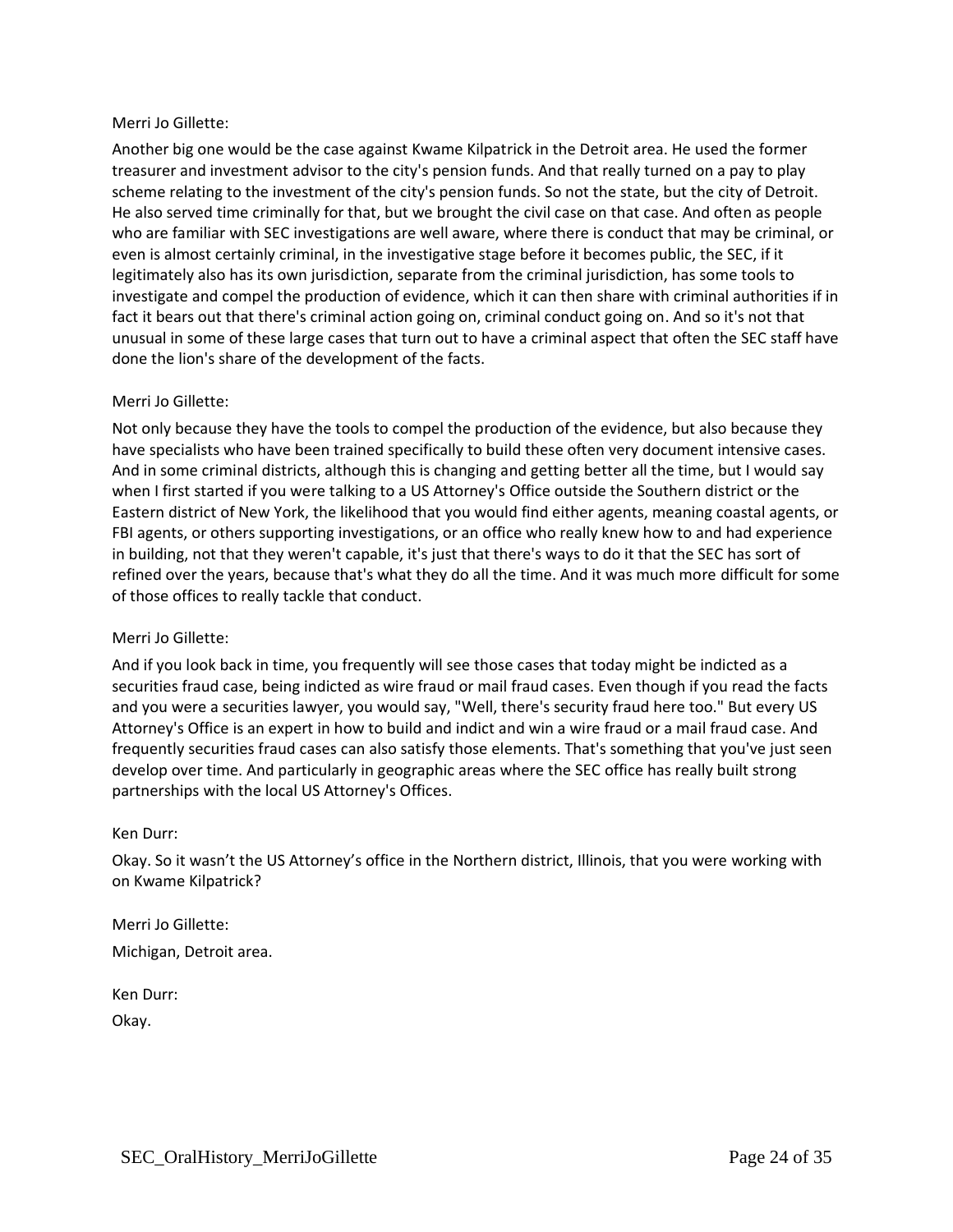So we had not ... There were nine states. There are still nine states within the ... Midwestern states within the jurisdiction of the Chicago office. And during the time that I was there, I mean, just to tick them off, if anyone cares, for Chicago, it's Minnesota, Wisconsin, Iowa, Illinois, Indiana, Michigan, Ohio, Missouri, and Kentucky. So the Chicago office covers all of those states. And I was there, one of the things that we initiated was a regular once a year meeting between the US Attorney and their number two person and myself, and my number two people, collectively as a group for all 18 US Attorneys' offices across the district, and then what came out of that was we assigned a liaison out of the Chicago office to be the point of contact for every ... A separate liaison for each of those separate US Attorney's offices, so that if they needed training, we could send a team up there and help train them in certain areas.

## Merri Jo Gillette:

If they needed us to detail somebody to them, to work on a grand jury investigation in an area that they were less familiar with, they could make that request. Whether the person was the liaison would have the answer or not, they would get them to the right person so that they knew how to do that. And some US Attorney's offices are geographically situated in places where there's a more natural conduct that you're going to find that is also has SEC jurisdiction and, others, not as much. So I wouldn't say that the fruits of that in investment equal in every district.

### Merri Jo Gillette:

But I, it was something that, that we felt was important. And frankly, I was really encouraged by the openness of these US Attorney's offices and also being open to doing that. We also would, would partner with them periodically to do things like investor education seminars, where we'd have a day of programs and invite people from the public in, and we would provide speakers, and case studies, and they would as well. So that's some of the soft stuff you do to just kind of be out there in the community, not related particularly to any case.

### Ken Durr:

Okay. You mentioned Madoff, and you mentioned Petters, and one of the things the regions did was they went out and found Ponzi schemes after Madoff. But the other thing was Robert Khuzami coming in and essentially enlisting the regional administrators at the regional directors and kind of reinventing enforcement. And I want to talk about your role in that process. I understand, I've seen a reference to a meeting down in Southern Maryland, where everybody got together and, and talked things out. Do you remember that event?

### Merri Jo Gillette:

I was at so many meetings like what you just described that I don't have a single meeting in mind. But so I'm sure whenever one you're thinking of, I was probably there, but I'm not [inaudible 01:34:50] I that's the best way I can answer your question.

Ken Durr:

That's fine. Tell me how that played out.

Merri Jo Gillette: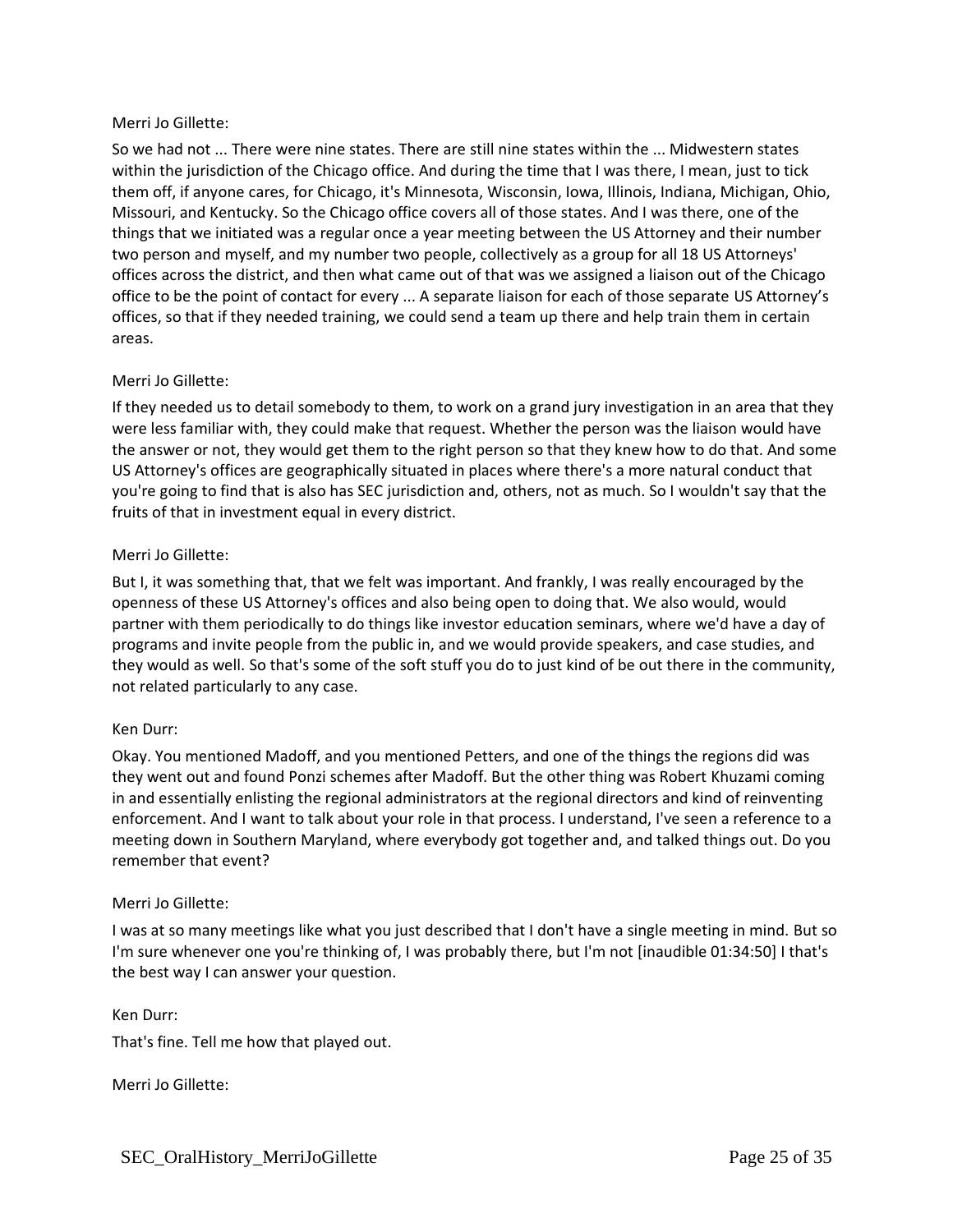So actually before that happened, when the Madoff report was issued publicly, so it was available, one of the things, and I can't speak to what other regional directors did, but one of the things that I did in Chicago was to ... Well first of all, I read it covered to cover to see if Chicago the Chicago office was mentioned at any place in there to be perfectly blunt. And we were mentioned in one footnote about how we referred something to somebody else that we found that looked amiss. And I breathed the sigh of relief.

## Merri Jo Gillette:

But then I provided access to it to in particular, my exam program, it was also available to my enforcement managers, but the reason I initially targeted the exam managers was because some of the misses had occurred as a result of when and how Madoff's firms were or were not examined. And I started with the charge to the staff to say, start by reading it. And when you've done that, start getting together in some small groups and start brainstorming around, what can we learn from that? And then we're going to come back together and we are going to really think ... And I said, I told them, I said I'm very happy to report that I couldn't find anything in there that suggests that the Chicago office has egg on its face, so you can take 30 seconds or less to exhale but the reality is that we are all on one team and anything besmirches our program, or our effectiveness as an agency, affects all of us. And so we are going to own this and tackle it together with everyone else.

## Merri Jo Gillette:

And part of what came out of that, and I know I'm going to go in a different direction on enforcement, although there's a piece of that. But one of the things that we did, ... This was over about a six to eight month period, so I don't mean to suggest I handed out the report. I said, everybody think about it. And then we came up with this magical solution is that my exam program, so that was about 140 plus people between the investment advisor side and the broker dealer side, began an exercise of breaking up in ... And let me just give credit here at the time, Jane [Jarko 01:37:34] was the senior person overseeing the '40 Act exam program. And she really came up with this idea, and to a large extent facilitated it.

## Merri Jo Gillette:

And what we did was we divided people into groups and we asked each group to spend time really thinking strategically about what went wrong. How would we do things differently now that we know what we know, and how should we be thinking going forward? And I'm going to really shorten this story, because there's a lot that went into it. But one of the things that became identified through that process by multiple different groups independently was the fact that at that time, the SEC had no electronic platform or workbook to scope exams or to keep what would be the equivalent, for example, of auditors work papers. Everything was manual. And eventually, because we started with a number of groups, then we'd get together, all the groups would report to the other groups. We'd see some groups are overlapping, okay, let's conflate those two groups together. We got down to kind of a core thrust.

## Merri Jo Gillette:

And what came out of that was the Chicago office staff on the exam side designed and built in Access, because that's all they had. They couldn't do it on a web-based platform. An electronic database for use in exams, which then was piloted the next year by all of the exam programs across the country. And ultimately then the agency ascribed money in the budget to have it built out by a vendor as a web based program, and it is now the electronic program that is used in all exams nationwide. And the Chicago people, people who wasn't in their job description, could have said, "I'm going to do my 42 exams that's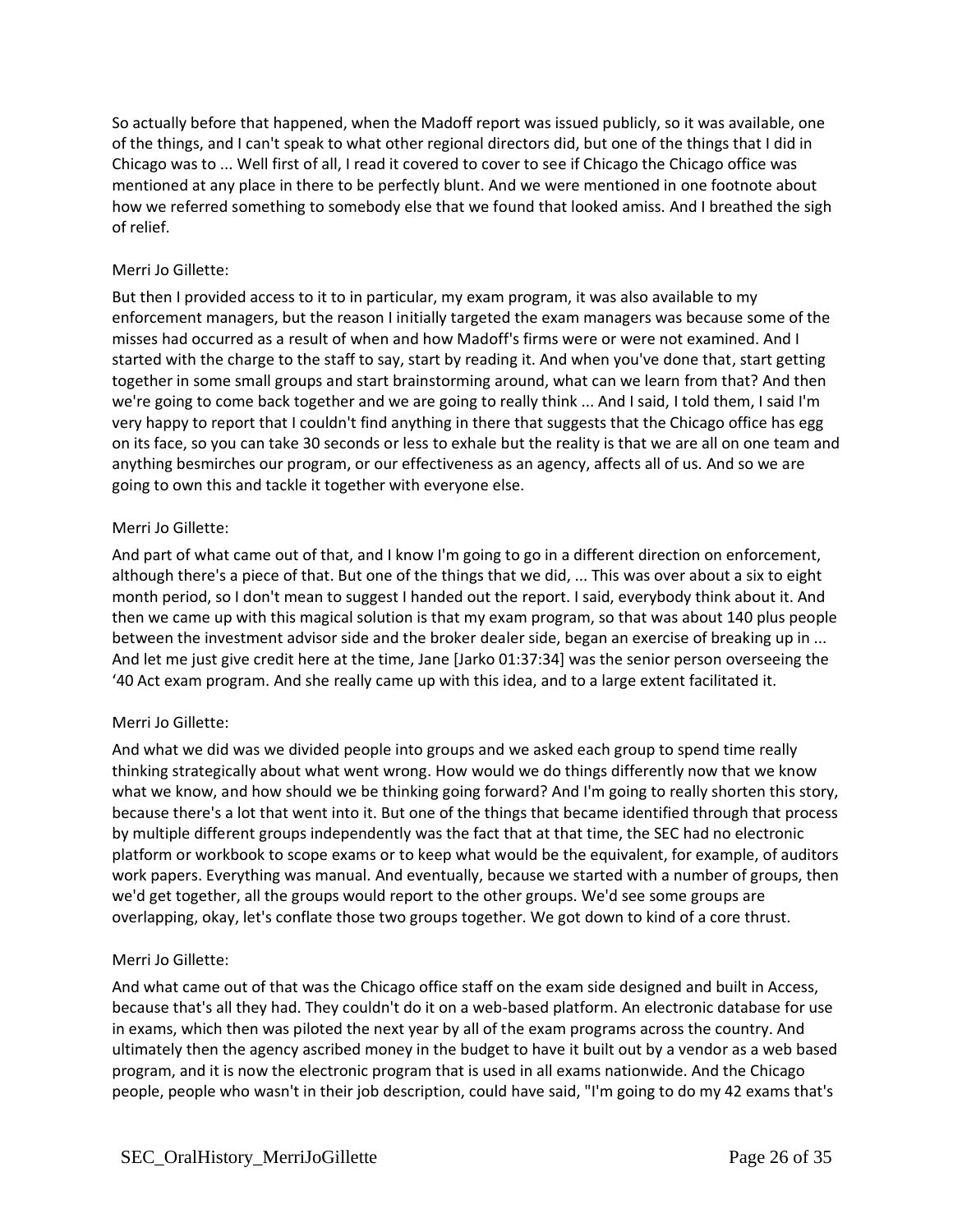assigned to me for this year, and sorry, I'm out of brain power after that." Really, really, really put their heads together. There were some just amazing thinkers and designers that with no formal training, but just a desire to solve for this, who did that. So I really want to call that out. That was [crosstalk 01:40:09] I'm sorry?

# Ken Durr: [crosstalk 01:40:12] What's it called?

## Merri Jo Gillette:

A couple of different names. I'm sorry, I'm blanking on what it was initially. [inaudible 01:40:22] still named the same thing that it was. They've renamed it, I apologize, but-

## Ken Durr:

No problem, I'll look into it. So you've talked about working within the Chicago office.

## Merri Jo Gillette:

Right. That was within Chicago, separately ... And I think actually now that I've told that little story about my exam staff, I think I might know exactly the meeting that you were describing. It was an early on meeting that Khuzami called with all of the senior officers in the Division of Enforcement. So what that translates into is the associate directors in Washington, in the front office, and in the regional offices, the office heads and whoever the deputies were over the exam ... Excuse me, the enforcement program at the regional level.

## Merri Jo Gillette:

So Chicago, we had two deputies, Tim Warren and Bob Burson, and myself. And we went to this conference room. It felt more like ... I don't know, it was very stark. We didn't have very many breaks. It was not an uplifting meeting. And we basically had to put our heads together and say, "Okay, where are we going from here?" And it was a very preliminary meeting. There was an outside consultant who had been brought in who had some ideas, but not expressing them a lot in that meeting, just really listening for the most part and facilitating a little. People were in varying states ... When I say people, attendees at this meeting were in varying states of openness and willingness to share in an open room versus sitting back and waiting to see who was going to talk first.

## Merri Jo Gillette:

So very, very preliminary and what came out of that, and it wasn't just the regions. They did include the regions, but there were also the front office, senior officers in the Division of Enforcement in Washington were part of that as well. What came out of that was a decision that there was going to be a steering committee created to really take a look at how we were going to solve for, how we were going to try to ensure against having another Madoff fiasco occur. But as part of that, I think there were some general concepts that were agreed upon at that meeting. I might be conflating that meeting with the first three meetings or whatever, but generally I think there was some alignment to the concept that we needed fewer people in supervisory roles and more people with what we call boots-on-the-ground, going out and doing the hands-on enforcement work.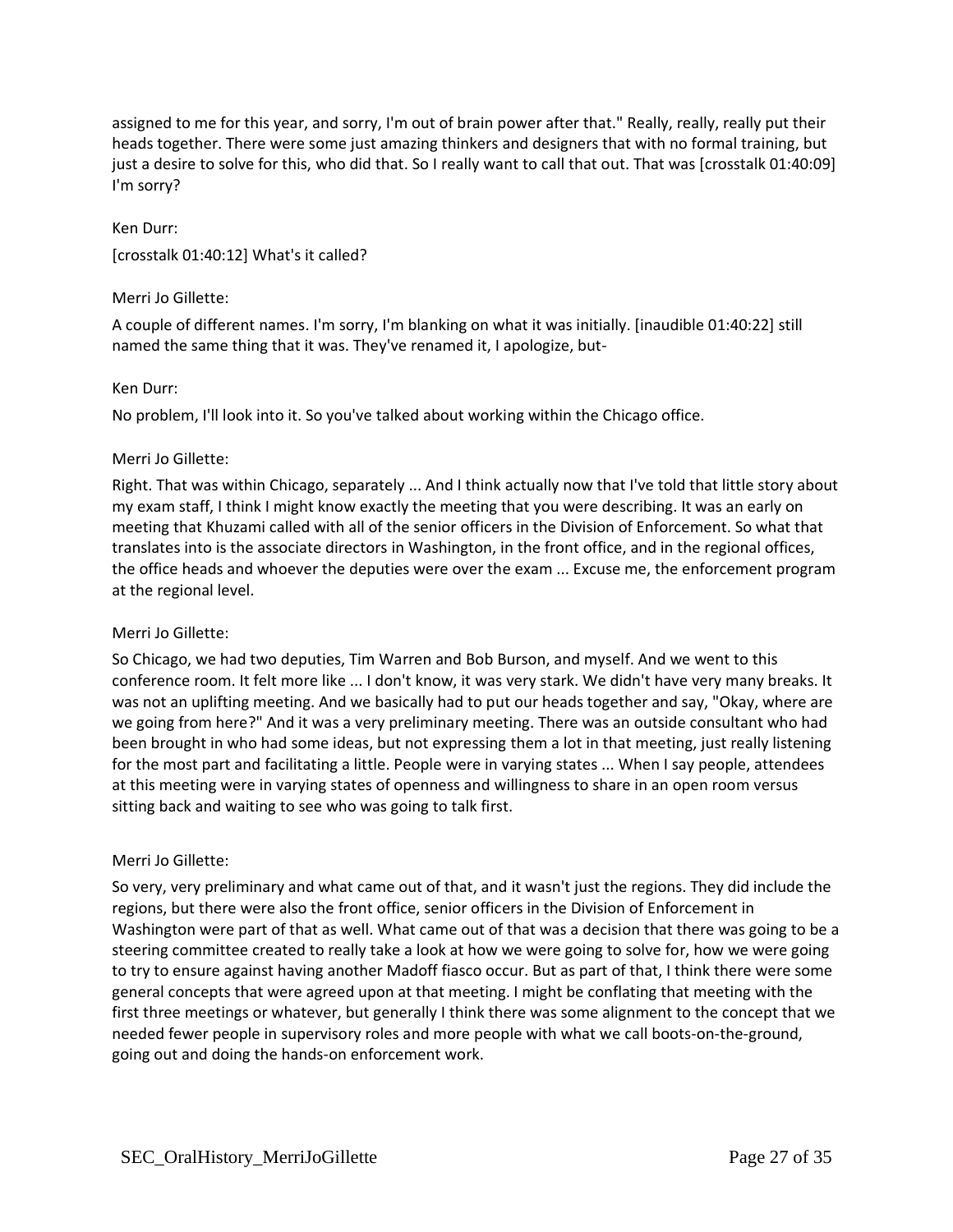Another way to think about that, and I think the way we might have articulated it when we later did a similar exercise for the exam program was how do we take a finite set of resources, whatever that's going to be, and think differently about how we allocate those resources? So with the objective, I would say at a high level of trying to ensure that the greatest number and quality of resources... Let me back up for a minute. Starting premise is you have to accept that you're never going to have all the resources that you need to cover the waterfront. So how do you to mitigate and minimize the risk that is inherent in that fact? The general consensus was we need to figure out a different way of thinking about where and how we allocate our resources to ensure that the highest number and greatest quality of resources are directed to those areas where there's the greatest degree of risk, which is a pretty basic concept, but not one that we had really consciously and intentionally articulated in the past.

## Merri Jo Gillette:

So there was a steering committee set up of a number of people, and there were people... I think for the most part, people volunteered to be part of it. There may have been some people who were voluntold to be part of it. I'm not sure, but what I do know is that Rob Khuzami asked me and David Bergers, who at the time was the head of the Boston Regional Office, to co-chair that committee and the work that we did went on for, gosh, probably 18 months before we got to the point where there were recommendations that were going to begin to be adopted. Then we spent at least another year negotiating with the union to be able to begin implementing some parts of it. Some parts could be implemented without further negotiation with the union, but not all aspects. That was a very interesting exercise.

## Merri Jo Gillette:

People who we were getting input from had varying perspectives. Some people were very resistant to any kind of change, felt that if were to make some major change based on the Madoff situation, that that was a reactive as opposed to a proactive way of running our program. So you had to meet people where they were, and there were subcommittees that looked at certain things and brought recommendations back to the larger group. We held a number of listening posts around the country with people on the staff at all different levels. Of course, there were any number of outside the agency people who had opinions on what it should be doing. Some of them were academics and wrote articles or wanted to come and talk to us, and so we had to just sort through all of that and navigate where we wanted to come out. I think that Rob Khuzami went into that initial meeting and exercise feeling strongly that we needed more enforcement staff. By that, I mean staff attorneys at that level.

## Merri Jo Gillette:

I think there was a hope by some that because of the magnitude and impact of the Madoff, what would've been uncovered through Madoff, that Congress would provide a significantly increased resource allocation that would allow us to hire a bunch more people, but it quickly became clear that that was not going to be the outcome, or certainly not at the levels that some were hoping for. So we had to think about, "Okay, let's assume we only get some small increase in resources," or let me put it a different way. We didn't assume that hard stop. We had to explore a number of different scenarios and had to do scenario planning. One of those scenarios was we get very little in the way of increased resources, or we get zero in the way of increased resources. Then what do we do? Because we're still going to be accountable on the backend for what happens.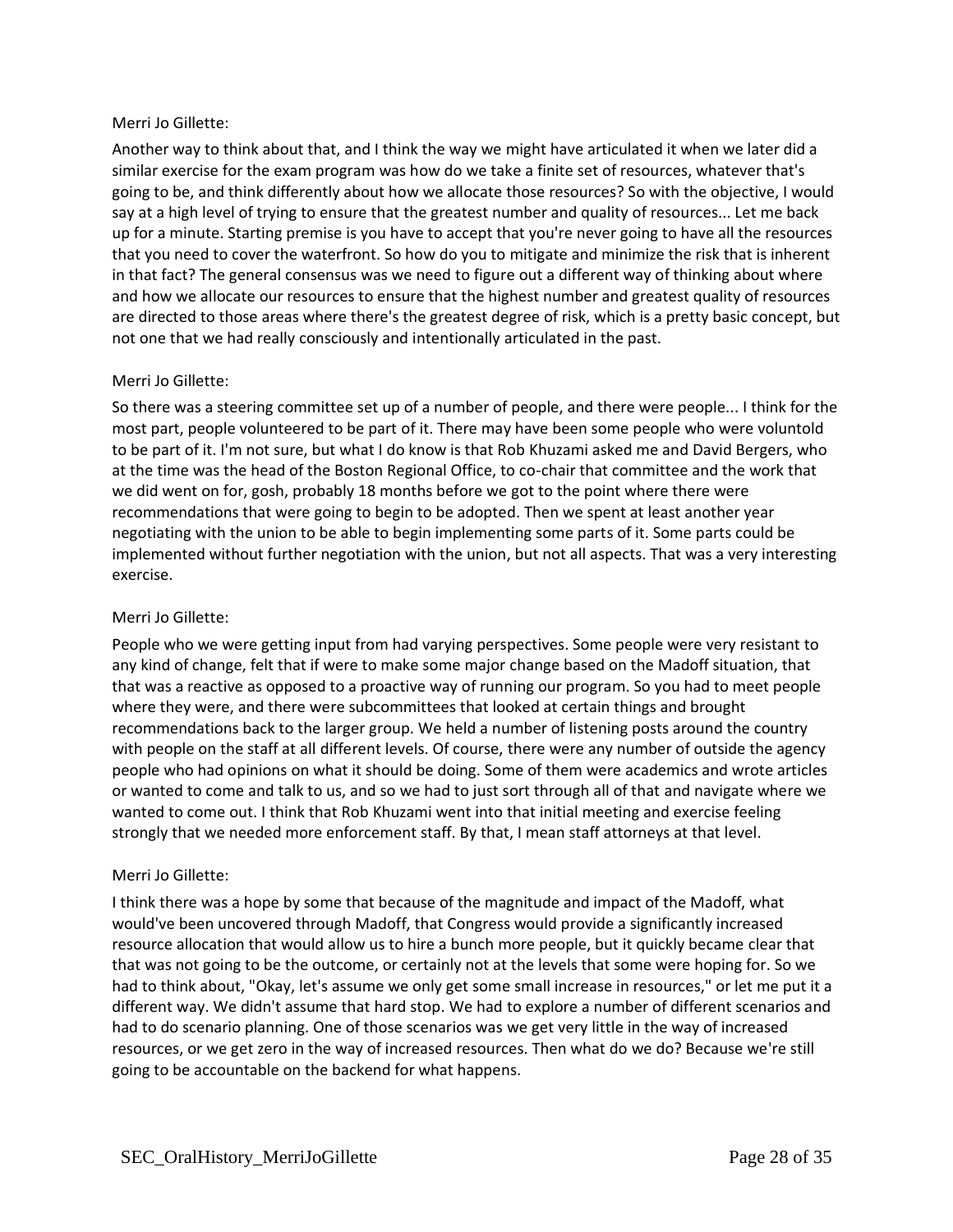There are two really significant things that I would call out that came out of that as to the division of enforcement, and again, over a long period of time and lots of back and forth. One was the elimination of the branch chief role within the Division of Enforcement. That had the very pragmatic impact of taking an entire layer of supervisors, stripping them of their supervisory or responsibilities, and returning them to being boots-on-the-ground attorneys. Thereby, you've got zero more resources. You now have increased the number. To what effect? That's debatable, but the number of boots-on-theground staff attorneys. That was a very controversial...

## Ken Durr:

Is that the one that got the union involved? That measure.

### Merri Jo Gillette:

Many other [inaudible 01:49:07] program, but yes, the union got involved in that one. I mean, there's a collective bargaining agreement. Management can't just do things willy-nilly if they're not within the four corners of the collective bargaining agreement, unless they negotiate for them. So that was one. That certainly did not improve the morale of the then-current branch chiefs or the very high-performing experienced staff attorneys who were hoping that their next stop was going to be to become a branch chief. Because now they've just been knocked back down the totem pole a little bit. So part of what we were charged with was not just coming up with, to use that as an example, a decision or a recommendation, because it wasn't our decision, but we were recommending that could perhaps be a solution, but how are we then going to lead through that and roll it out and implement it in a way where the potential benefit is offset by some cost that like if everybody just goes on a work slow-down or the union sues us or fill in the blank, then that's not a net plus.

## Merri Jo Gillette:

We had to work our way through that as well. The second big thing I'll call out is the decision to create these specialty units. There were also a number of aspects around that once there was a decision to go in that direction, that required negotiation with the union. But that was the ultimate decision, I'll save you the making the sausage part of how we got there. It has continued to evolve over time since the first rollout. Initially, there were five specialty units that were named and one of the things that was messy, I guess, that's probably a polite word for it, once we decided to go that route was that the specialty units had separate senior officers who were responsible for leading those units. So before the creation of specialty units, you had senior officers in each regional office that were responsible for the enforcement work done in that office and senior officers in the home office who were responsible for the enforcement work that was done out of the home office.

## Merri Jo Gillette:

Now, you have these folks who were the head of specialty units, which were virtual. By that, I mean, they didn't have a geographic footprint. The specialty unit could be comprised of people from all over the country, some of whom had to come to work in the Chicago office every day, some of whom had to go to work in the LA office every day. The specialty unit head might be sitting in the Philadelphia office every day. So then how you had reporting lines and how you both empowered the specialty unit heads to be able to be successful and, frankly, also accountable on the backside while you actually still needed the cooperation and support of particularly the regional offices. That's where it started to get messy.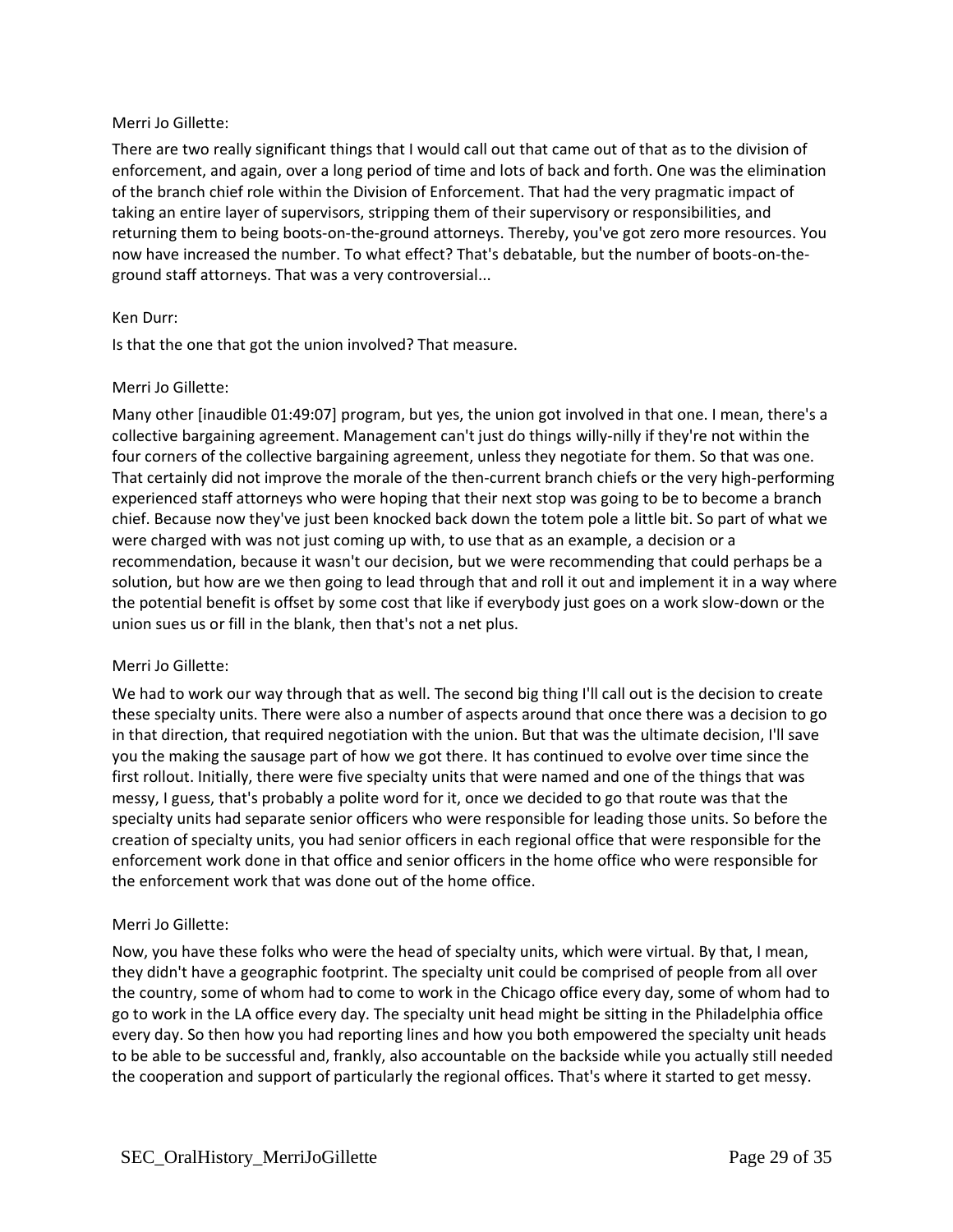Just on that last point, I mean, what I'm going to say is going to sound a little crass, but it's true. Number one, and number two, it will make the point.

## Merri Jo Gillette:

So for example, if I had six or eight people who came to who lived in Chicago and came to work in an assigned office in the Chicago office and whose actual slot for them to be hired is assigned to the Chicago office, and now a decision is made because they apply to be a member in a specialty unit. Now, they're responsible to a senior officer elsewhere. They still have to have some place to come to work every day. I still got to pay for the real estate that I have to rent to create space for them. They need legal assistance to support them. The specialty units had none. They have HR work that has to be supported. The specialty units did not have that. If the cases the specialty units bring do not settle, somebody's got to try those cases. If that case is a specialty unit that's going to go to trial in the Northern District of Illinois, guess whose trial resources are going to be going into court on that? Chicago.

## Merri Jo Gillette:

So while people could get conceptually on board, we weren't structured or resourced fully to be able to just pull trigger on that and have it quickly fall into place. So there's been messy parts to it. I think in some [inaudible 01:54:20] and for some units [inaudible 01:54:22] implemented more smoothly and to greater success than in others. The decision was ultimately made that for initially, so they have evolved some of these things, but initially, if you were selected to be part of a specialty unit, but you happen [inaudible 01:54:45] to be the day before you were selected on the Chicago office staff, you would have both a dotted line of responsibility to the people overseeing your work in the specialty unit and a dotted line responsibility to people around certain aspects of your employment and your responsibilities to people in your home office, which was the Chicago office.

## Merri Jo Gillette:

This is for people who are used to being in very clearly defined hierarchical, they only report to one person. Frankly, the government's performance evaluation system is structured to serve a format where every employee has one manager or supervisor who's responsible for their performance review, their disciplinary action there. So it was messy, but we got through it. I mean, that's all I can say. There were people that weren't happy at the back end. There were people that had new opportunities before them who really blossomed in that setting. Like I said, the agency has continued to try to evolve both how they think about the specialties and also how they've implemented them over time.

### Ken Durr:

Yeah. I think [Donnie 01:56:05] tried to sell this as matrix management or something like that, but it seems that the regents might have been in a good position for this because, after all, you'd already had multiple lines of communication because under... You had people working for enforcement in Chicago, you had people working for [inaudible 01:56:25]. So in that respect, did...

### Merri Jo Gillette:

No, they were all working for Chicago for Merri Jo Gillette. They happened to be okay and I was responsible to enforcement into OCIE and let me just tell you, I don't say that only from the regional office perspective. If you asked somebody who was in enforcement in Washington DC or in OCIE, OCIE not as much. OCIE actually saw the light sooner and started to adjust their words and their ways of being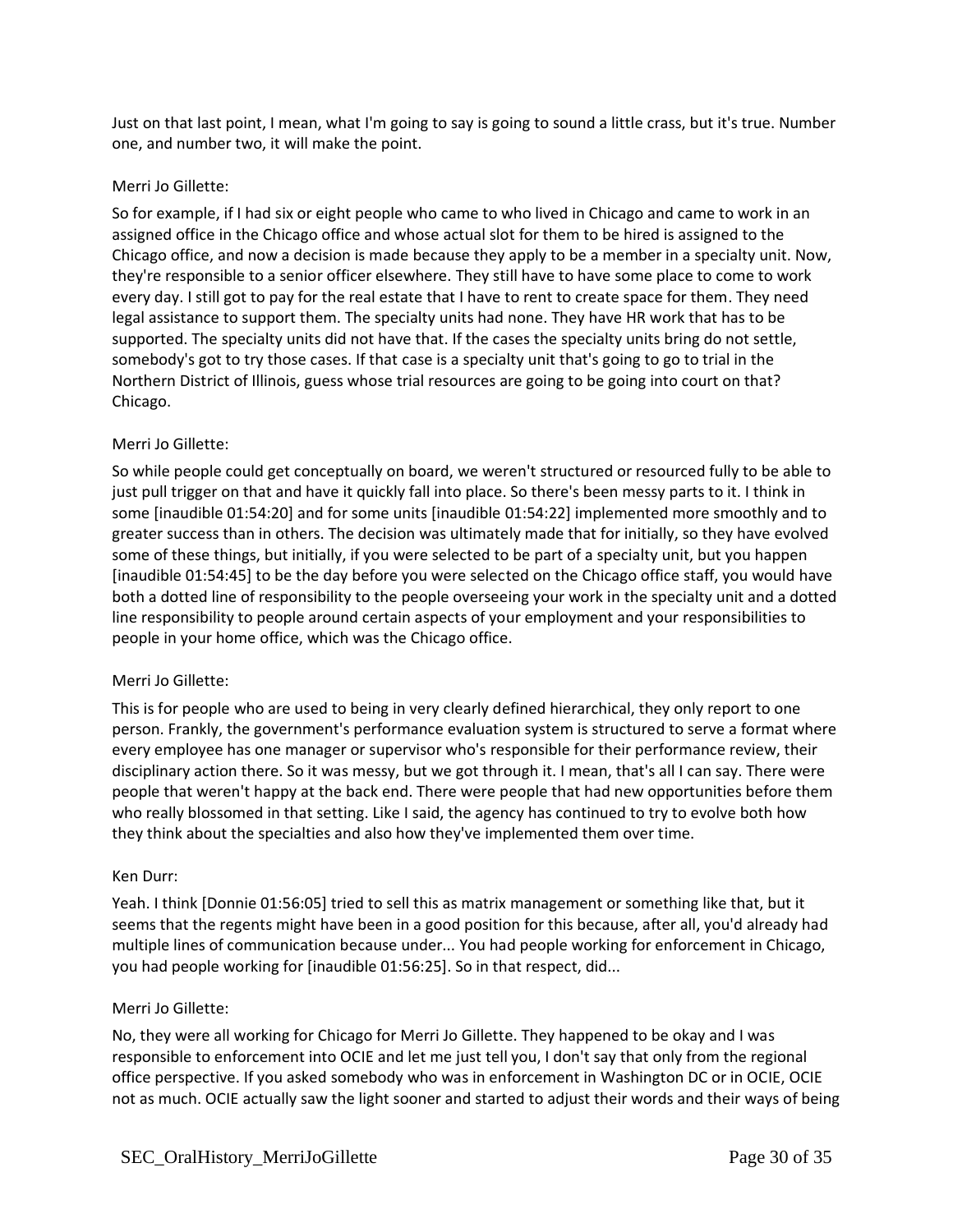sooner than enforcement. They would say Merri Jo Gillette in Philadelphia, forget me being an office head. Yeah. She works for the Philadelphia office. They wouldn't say she works for enforcement.

### Ken Durr:

Right, right. But I'm thinking about the people in enforcement, in OCIE who are in the region. I guess I'm just getting to the idea of whether the...

### Merri Jo Gillette:

There are none. That's my point. The people who are in the region are not in OCIE. They are in the region and then the regionals... Now, that's changing and I think it's a good thing. But at the time, I just want to be clear what my point is here, not to argue what it should or shouldn't be. But at the point in time when we moved to these changes in structure like specialty units, the culture and the way of where people thought about and the way in which the performance management system placed them in the hierarchy around whether they worked for Chicago or worked for enforcement or worked for OCIE was not ready for people in Chicago to say, "Yeah, I work for OCIE."

### Merri Jo Gillette:

There was a strong cultural pride amongst many of the people in the regions, not all, and not all regions, where they took pride in saying, "I work for the Chicago office." They did not consider it an elevation or a star in their cap to say, "I work for OCIE or enforcement." No, not everybody. I mean, different people have different views. So it was another aspect of change management, frankly, and mindset shift that had to happen in terms of how people thought at every level about what their greatest opportunity for contribution might be.

### Ken Durr:

That's great. I'm glad you pushed back on that, because I really do want to get the sense of what the culture was like and how the culture's changed over time. We're running up on a couple of hours here and I want to...

Merri Jo Gillette:

Sorry.

### Ken Durr:

I want to make sure to get into some of the things that happened toward the end of your career and [inaudible 01:59:08] curricular stuff. You were involved in some diversity initiatives. The first one started in enforcement, is that right?

## Merri Jo Gillette:

Yeah. I was involved in some informal stuff from early on just because I was an agitator on this issue. I tried to do it politely, but the point is I wasn't waiting for a formal opportunity. The first formal opportunity came, and I was still in the Philadelphia office when this occurred. At an offsite meeting that was being led by Steve Cutler, who was the director of the Division of Enforcement, and we had all gathered in Denver. We all being the regional office heads, the heads of enforcement from each regional office, and all of the senior officers in enforcement in the front office in Washington. The topic just came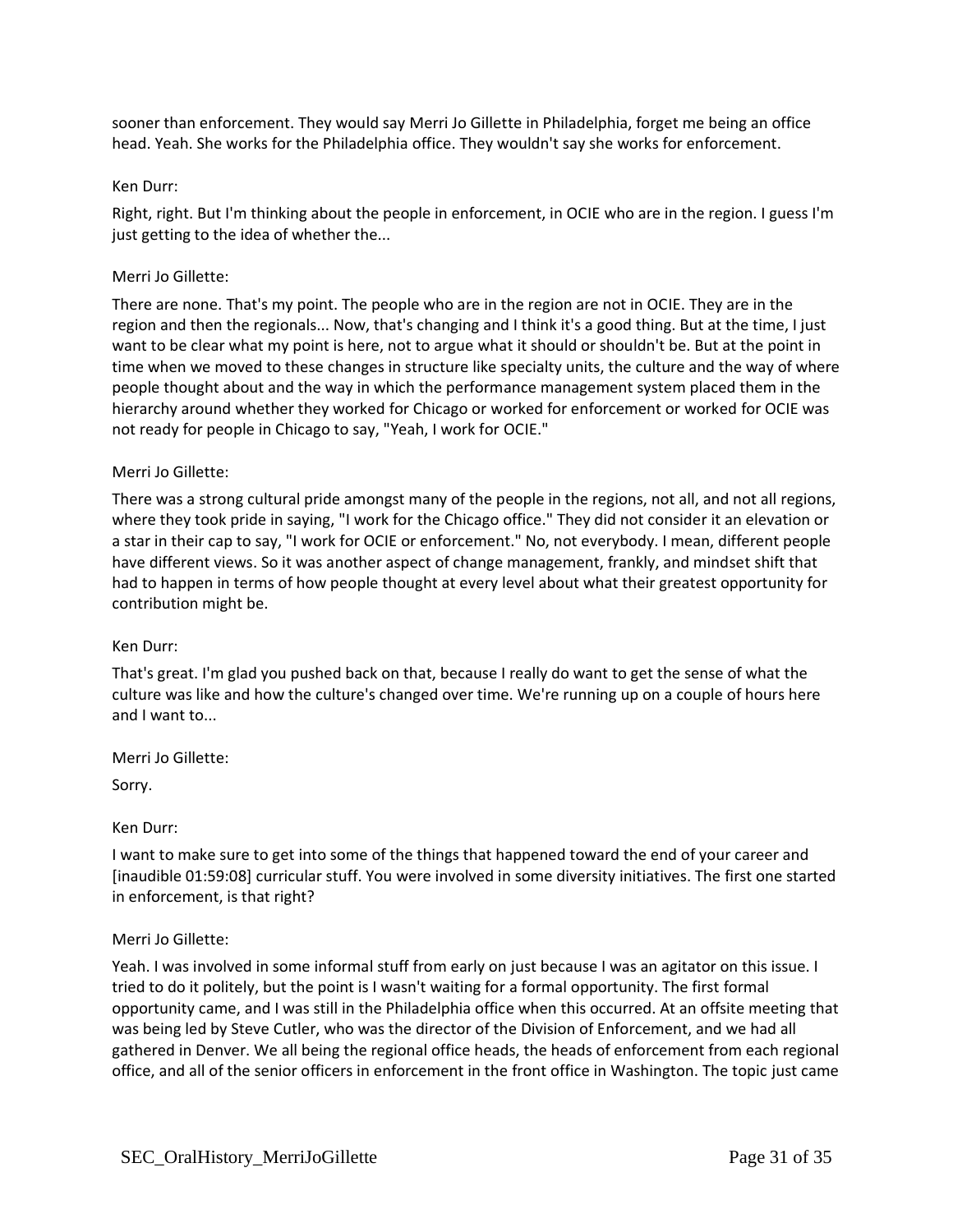up about how we were doing and how we felt staff in the division, particularly people of color and women, might be feeling about whether their contributions were valued and recognized and so on.

## Merri Jo Gillette:

What came out of that was the decision by Steve Cutler to create a Diversity Committee, I think that's what we called it at the time, just for the Division of Enforcement. It was 12 people. That was the first very formal effort on that part that I was directly involved with. After that, the agency began moving forward with some more formal work in this area. I did have the opportunity to serve on some national diversity committees and, frankly, even to chair some of those national diversity committees. But again, still in what I would say were pretty early days of the diversity efforts at the Commission. That second phase started under Chairman Donaldson, but actually what was done under Chairman Donaldson was he committed to it and funds were allocated to bring in some outside consultants to begin to gather data so that we could level set where we were and then Donaldson left and Chairman Cox came in and the establishment of some of the next iteration of committees happened under Chairman Cox.

### Ken Durr:

Okay. This is when we get to the SEC Diversity Committee on Mentoring and Professional Development. Does that sound familiar?

## Merri Jo Gillette:

Yes. There were five different committees under Chairman Cox that were done. That was one of them, yes.

### Ken Durr:

Okay. There was also an Office of Minority and Women Inclusion.

### Merri Jo Gillette:

Yeah. That was required under or [Dodd 02:02:14] Frank. So that was not something that sprung up out of the diversity work. Although, obviously we were collaborating and coordinating with that office. I was involved the interview panel with selecting the first head of that office. But it was something that was required of certain government agencies, particularly in the financial services oversight area as part of Dodd Frank.

### Ken Durr:

Okay. Sounds like the unofficial initiatives would've started somewhere in the early to mid 2000s or so?

Merri Jo Gillette:

Yeah.

Ken Durr:

So you were there until 2014. So did you see a change? Were these programs able to exert some influence during that time?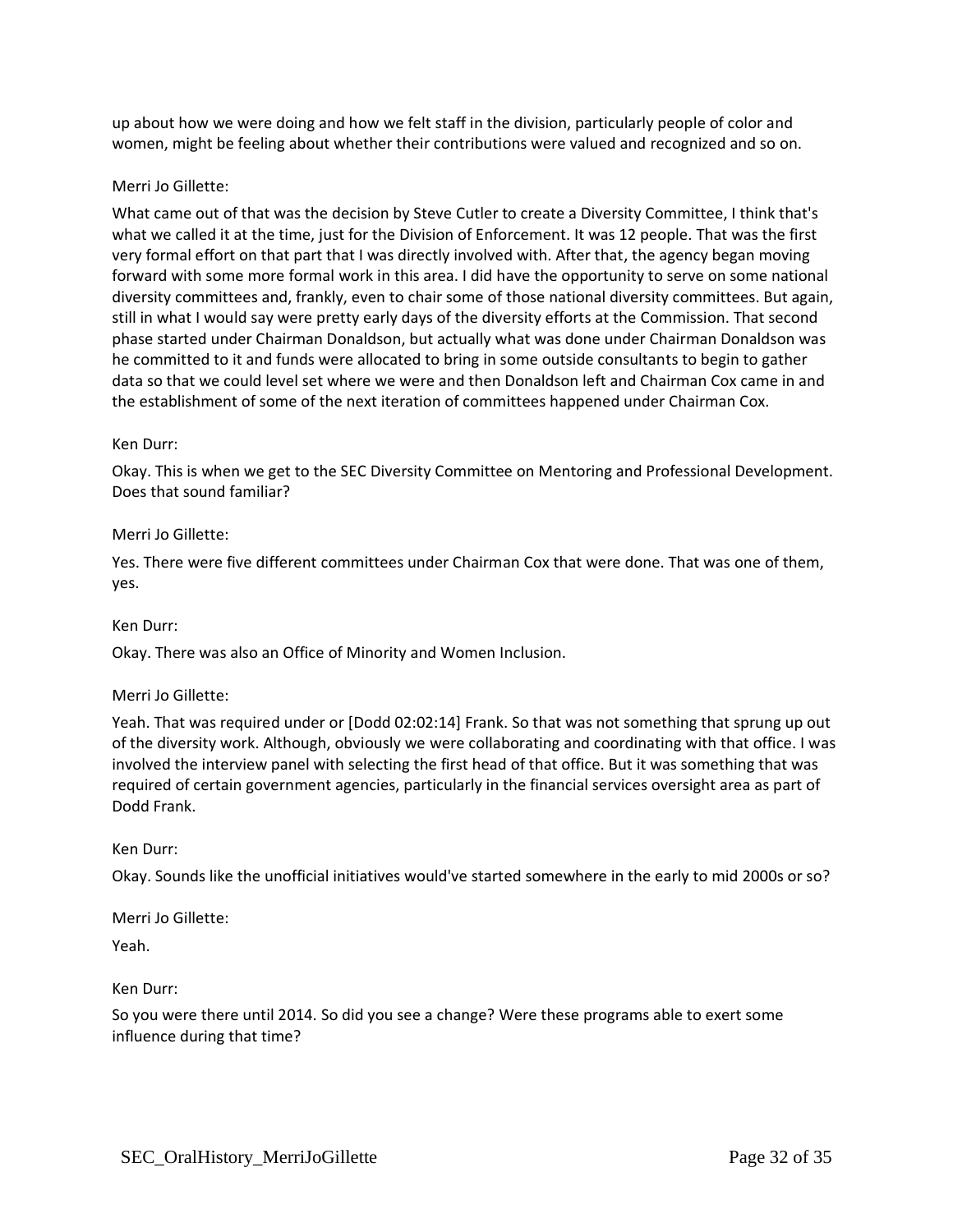Well, okay. Yes, it's all relative. So when you have nothing, anything is a change. When you have nothing, you got to start somewhere. You've got to take the first step. So I don't say that to take away from anything that happened. There were really committed people. There were some really intentional efforts, but I would say that progress was slow. Frankly, if you look at not just the SEC, but at the financial services industry, you still see that there is a lot of work to be done there to really tackle these issues in a meaningful way. I don't think that it's... It's a complex issue to, and you can attack it on lots of different levels. You can say, "Okay, how do we make the place that we're working," wherever that is, SEC or otherwise, "A place of belonging and a place of inclusion for all." But if you don't have all there yet, then you're really making it for whatever, the small number of people who may most benefit from this. When you're doing it, trying to do it in an industry or an industry sector where historically we're behind...

## Merri Jo Gillette:

Where in my view, we're behind as an industry in where we ought to be. So the people who have the experience, the people who have had the training, the people who get recommended as top talent are all coming out of this pipeline that has not intentionally been disrupted in a way to create greater opportunity and diversity in the pipeline. It tends to just repeat itself. So I mean, I'm talking actually about a broader issue than just for the SEC. I have no question that there's absolute commitment and there have been some people over the years who have done some amazing work, the effort that was put together by a group of people in Washington, and I think it really arose almost out of a grassroots recognition and then commitment of a small group of people who then recruited others to meet with Howard University's Law School, because they did not have a securities regulation course at that time in their curriculum.

## Merri Jo Gillette:

To say, "We would like to be able to offer, for example, internships to more of your students, but we're not getting applications from very many, and when we do, it's hard for them to be competitive against some of the other law schools in Washington." There was a group of people that worked with Howard to design a curriculum that Howard decided they would then give credit for and senior people at the SEC, multiples of them, volunteered on their own time to teach segments of that course, to develop the materials, to do all of the things that they had to do, jumping through the hoops based on the government side, and also working with Howard on their side of the equation to make that happen. That was no small effort. It was tangible and it moved the needle. I don't know how that effort has carried forward and impacted where we are today. I'm just not close enough to it. I don't say that to take anything away from it. Even if the answer is it hasn't carried forward in a meaningful way, it still was meaningful at the time.

## Merri Jo Gillette:

So I think that yes, things have changed, but as with many other places in the world today, they haven't changed as much as you might think. So I can just tell you from personal experience, and I'm not bringing the person of color aspect to the table, but just from a gender perspective, it was not at all uncommon for me to be in rooms inside the SEC in meetings with people from outside the SEC at conferences where I was speaking or not speaking, just attending where I was the only woman in the room, period, hard stop. Today, so I'm 64 now, the number of rooms I'm in where I am either the only, or one of two or three women in the room is still discouraging in terms of a measure of progress. It's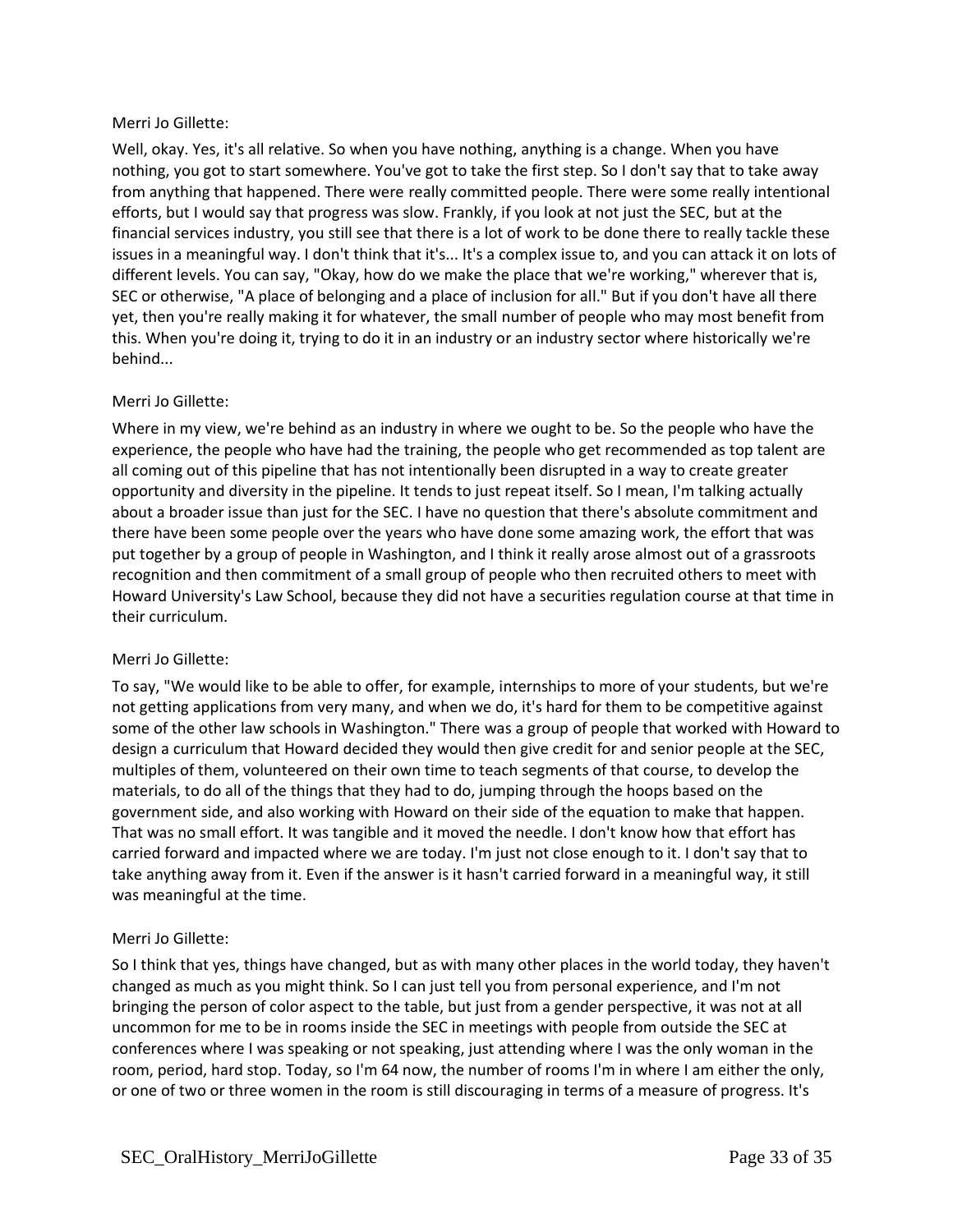better, but it's not as much better as you would've hoped across a career of 40 years. So I think we all have to own that, honestly.

### Ken Durr:

Right. Well, speaking of today, I want to wrap up with just a quick assessment of your decision to move on from the SEC and what that career meant to your subsequent career, what you carried with you over the years since then. Your signal...

Merri Jo Gillette: [crosstalk 02:08:55] after 20...

Ken Durr: Your signal dropped.

Merri Jo Gillette: Can you hear me now? Yeah.

Ken Durr:

Let's start over.

## Merri Jo Gillette:

Oh, I'm sorry. For those who are listening who may not know, I spent a little over 27 years at the SEC, surprising no one more than myself that I stayed there as long as I did. I then left and went to the law firm of Morgan, Lewis & Bockius, where I headed up their national securities and enforcement and litigation practice. But after only four years at Morgan, Lewis, I was recruited away to Edward Jones where I'm now Deputy General Counsel. I've been in house at Edward Jones since 2017. So that's where I've been since leaving the SEC. It's hard for me to answer your question in only one dimension. So I'm going to take a little liberty and, I think, answer it in two dimensions.

## Merri Jo Gillette:

There is no question that my experience at the SEC positioned me to be able to represent clients, facilitate and expand and challenge others to stretch in the policy discussions around issues that relate to the securities laws in the SEC in ways that I would not have been as well equipped to do, or where I would've had as much credibility through my voice, as I sometimes find that I can have now because of the time that I spent at the SEC. I hope that that has allowed me not just to go on to the next professional challenge as a next job, but to carry forward and share with others, both my clients, and more broadly, some of the perspective and understanding and values, frankly, that I learned through my practice at the SEC and bring some of that into some of the conversations and discussion in rooms outside the SEC. This brings me to the second dimension, which I feel duty bound to say, but more than anything, it just comes from the heart.

## Merri Jo Gillette:

That is that it is not an exaggeration for me to say that I had no idea, and I truly mean no idea of the opportunity that was before me when I accepted the job as a staff attorney in the Philadelphia office. I had so little substantive background and training that would've suggested that I could even be